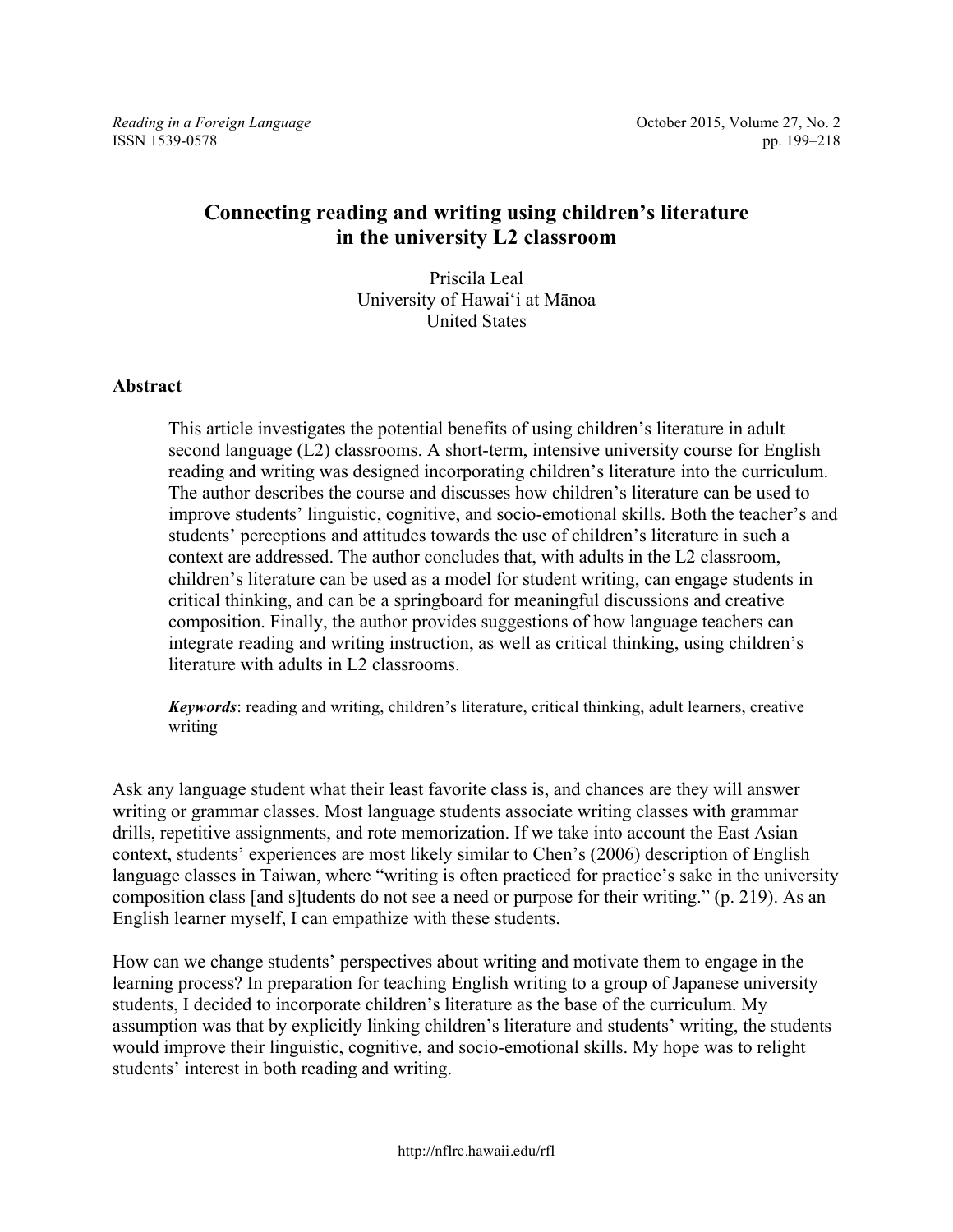This article addresses Paran's call for more teachers' narratives and reflections "on what they do in class" (2008, p. 470). I begin by reviewing the main arguments for the use of literature in the second language (L2) classroom, followed by arguments specific to the use of children's literature with adult learners. Next, the study's methodology is presented followed by its findings. A reflection of (a) the benefits of integrating children's literature, (b) students' perceptions, and (c) pedagogical implications concludes this article.

# **Using Literature in the L2 Classroom**

# *Why Literature in the L2 Classroom?*

The role of literature in the L2 classroom has been a long-standing topic of debate in the field (see Paran, 2008 for a discussion of its pros and cons). Recent studies have discredited some of the most common arguments teachers, administrators, and publishers use to justify the exclusion of literature from the L2 classroom. Some argue that students can develop high levels of language competence without any language production (Krashen, 1994). However, the students enrolled in my course were more interested in opportunities for output than input. In Japan, their English learning experience involved mostly listening and reading (input, Krashen, 1984); in this course, their expectation was to focus on speaking and writing (output, Swain, 1985). Literature can serve both purposes: as input, it presents authentic language communication to students; as output, it can serve as a prompt and stimulate students to discuss, share, and write (Chen, 2006; see Belcher & Hirvela, 2001 for theoretical and practical perspectives on L2 reading-writing connections). Weber-Fève (2009) addressed how an input-to-output approach can be combined in an introduction to literature course, concluding that by building a continuum from pre-reading activities (input), to oral interactions with peers and written reactions to texts (output), students could effectively explore stylistic and rhetorical writing conventions.

Another common argument is that literature is only appropriate for advanced language students (Gower, 1986) due to its length, vocabulary difficulty, and complex plots. Several scholars have provided evidence that counters this belief. Walther (2007) proposed that literature be given a greater role in beginner courses as a model of how language works in context and to draw students' attention to connections between language and communicative events. Sivasubramaniam (2006) addressed how literature can promote an elementary grasp of English to internalize vocabulary and grammar patterns. Its use can also promote critical thinking. As Vandrick (1996) argued, "a thinking person must analyze, question, interpret, synthesize what she or he hears and reads" (p. 27).

Literature can serve as an alternative to using personal topics and life experiences as prompts for discussion and writing. Literature can provide purposeful and meaningful topics which "allow us to create the level of emotional involvement that we have been seeking in more personal, subjective topics without sacrificing the distance and objectivity that will encourage reader-based prose" (Gajdusek & vanDommelen, 1993, p. 198). Therefore, literature can be a springboard for students to reflect on their lives, learning, and language.

The fact that literature is virtually absent from English Language Teaching (ELT) textbooks (see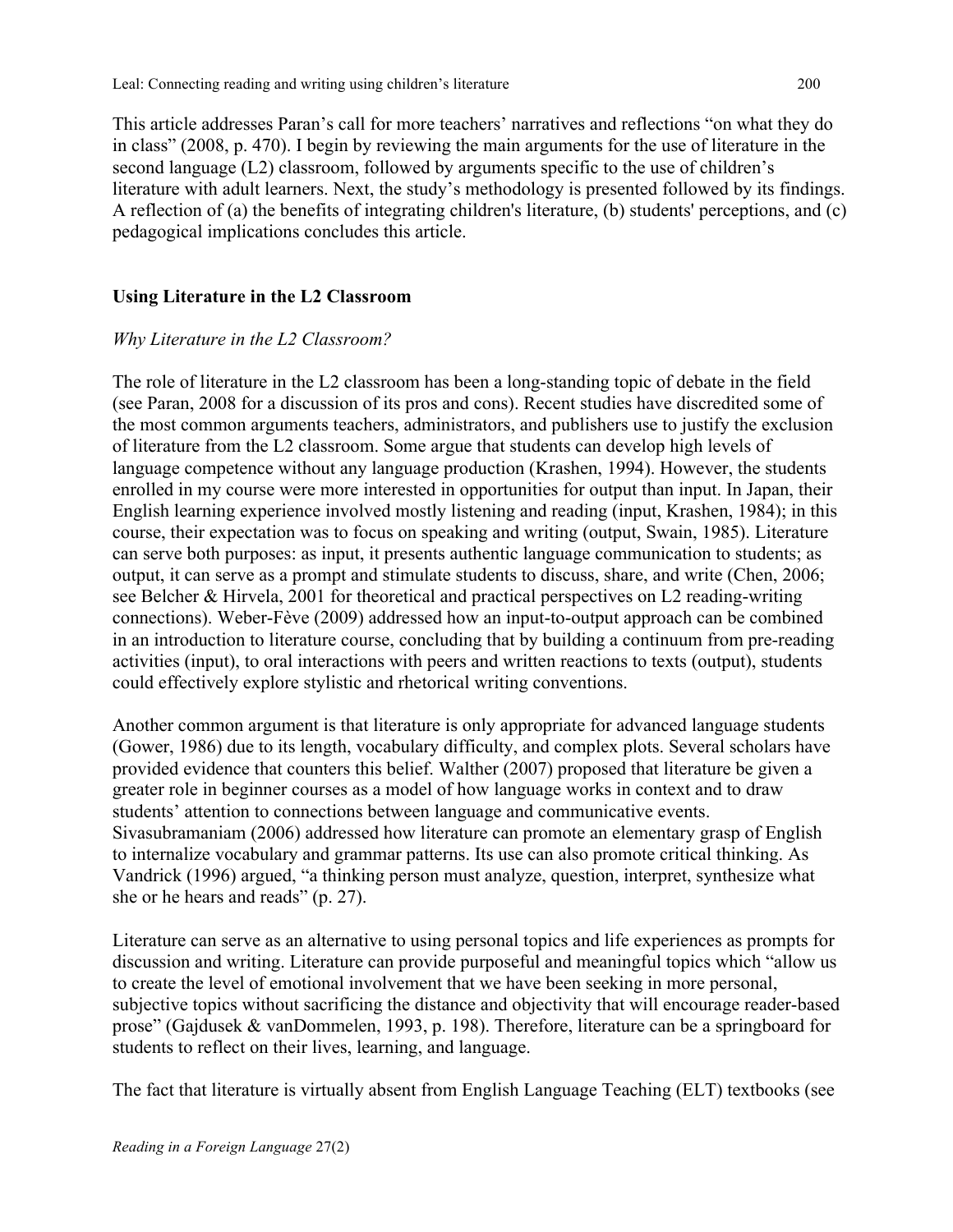Gümüşok, 2013 for analysis of 22 ELT course books of different levels and different series) may discourage teachers, since the responsibility of selecting appropriate materials and designing a meaningful course falls entirely on them. Even if teachers are up to this challenge, they may feel discouraged by the difficult, old, and outdated vocabulary present in some literary texts (Khatib, Rezaei, & Derakhshan, 2011) and feel like literary English is not practical English. That should not stop teachers from using literary texts because (a) students should not be expected to speak or write in the same way as literary texts, and (b) literary text "displays a broader range of communication strategies than any other single ESL [English as Second Language] teaching component" (Sage, 1987, p. 6). Teachers may also feel discouraged from using literature because they think they lack the knowledge to teach it. Perhaps, like many students, teachers may feel discouraged because of their own negative experiences with literature in their academic lives. However, if used meaningfully and purposefully (Crookes & Schmidt, 1991), literature can revive students' motivation (Donceva & Daskalovska, 2014; Sivasubramaniam, 2006; Van, 2009) and provide opportunities for creative work (Türker, 1991).

Some scholars have focused on different approaches to teaching literature in the L2 classroom. Van (2009) classified these approaches into six categories: new criticism; structuralism; stylistics; reader-response; language-based; and critical literacy. Fernandez (2011) summarized Carter and Long's models (cultural, language, and personal growth) and advocated for an integrated approach of the three. Although scholars may disagree on which approach is the most appropriate, they agree that when using literature in the L2 classroom, tasks should focus on process instead of product, on negotiation of meanings and interpretations instead of predetermined answers, and on students' analysis instead of the teacher's (Mourão, 2009). Thus, teachers should act as facilitators rather than lecturers. Van (2009) stated, "[the] teacher's role is not to impose interpretation but to introduce and clarify technical terms, prepare and offer appropriate classroom procedures, and intervene when necessary to provide prompts or stimuli" (p. 7).

Other scholars investigated students' attitudes and perceptions towards the use of literature in the L<sub>2</sub> classroom. A potential critique of this research is that the use of literature in language courses has no practical relevance since the focus of the research is mainly on students' perceptions. Nevertheless, because we are teaching students, we should know what they think about the content we teach and about how we teach it. Çirakli and Kiliçkaya (2011) were interested in how senior, pre-service language teachers in Turkey felt about the use of literature to improve language skills, academic and occupational goals, and individual and cultural awareness. According to the participants, the instructor presented and analyzed most of the readings assigned, and although they felt the nature of the course did provide a platform for discussion, the participants did not believe they had benefitted from it. Yilmaz (2012) also investigated undergraduates' attitudes towards the study of literature in Turkey and provided more insights into the factors most likely to affect students' opinions. In Yilmaz's study, 87.6% of the students reported 'small group work' to be the most useful approach for using literary texts in the classroom; lecture was the least useful.

Several studies have considered how teachers interact with students in the classroom, and how it may affect students' participation during whole class discussions about literary texts (Donato & Brooks, 2004; Mantero, 2006; Nance, 2002; Nassaji & Wells, 2000; Thoms, 2011). Nassaji and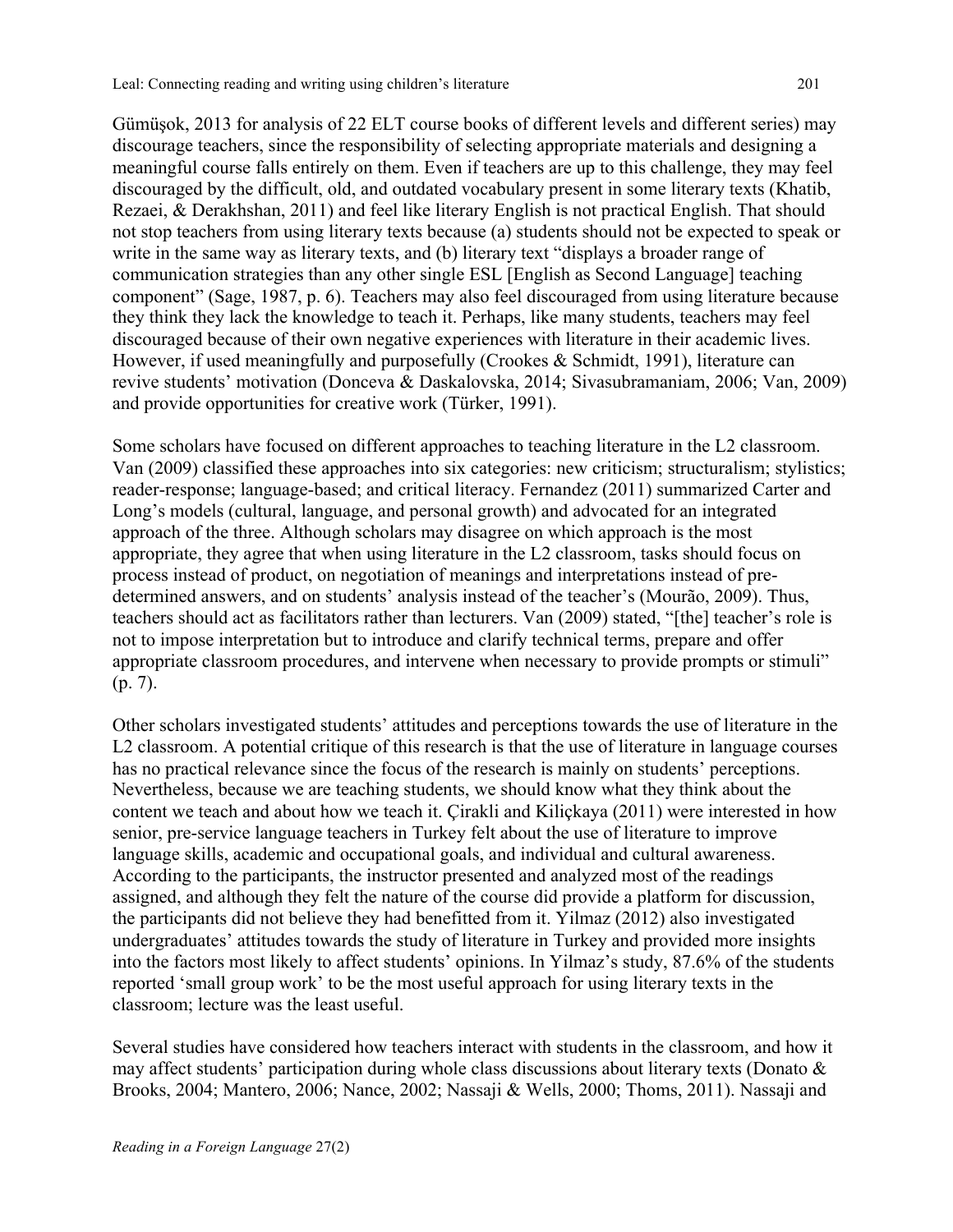Wells (2000) explored literature classroom discourse in Canada and concluded that when teachers showed genuine interest in students' comments and asked them to expand on such comments, students were more willing to participate in whole class discussion. Donato and Brooks (2004) investigated an undergraduate Spanish literature class. They concluded that providing opportunities for discussion was not enough; teachers must structure the discussions in a way that stimulates students to speak at their level of language proficiency. Similarly to Nassaji and Wells, Donato and Brooks also encouraged teachers to present opportunities for the students to elaborate on their responses and promote participation in whole class discussion. A more recent study by Thoms (2011) observed a Latin American literature college classroom in the US conducted in Spanish. Also similarly to Nassaji and Wells, Thoms found that the teacher's reformulations have the potential to afford students the ability to understand the ongoing talk during whole-class discussion. Thoms grouped teachers' reformulations into three functions: (a) access-creating, when teachers make students' comments accessible to all by repeating it to the whole class; (b) funneling, when teachers ask students questions that move from very broad to specific references; and (c) content-enhancing, when teachers make linguistic corrections while at the same time demonstrating appreciation for the students' contributions.

# *Why Use Children's Literature for Adult Learners?*

Since many of the arguments for the use of children's literature in the L2 classroom overlap with the arguments discussed in the previous section, this section will focus specifically on the arguments directly related to the use of children's literature with adult learners. First, children's literature can provide comprehensible input (Krashen, 1982) through content and style. Its shorter length, simpler language, less complicated plots (Ho, 2000), and predictable, repeated language patterns (Smallwood, 1992) "can [help students] read and discuss in a reasonable amount of class time and students can get a feeling of achievement and satisfaction quickly" (Vandrick, 2003, p. 273). Teachers may associate these characteristics with the children's literature often depicted in picture books targeted to younger learners, but that is not always the case.

Most folklore was originally written for adults. Recently, there has been a renewed interest in fairytales, a sub-genre of children's literature (Knowles & Malmkjaer, 2002). Fairytales have been made popular again by TV shows and big production films, as is the case with *Little Red Riding Hood* (*LRRH*)–the story discussed in this article. The 1987 Broadway musical *Into the Woods* (which features *LRRH* among other fairytales) was adapted in 2014 and is now a motion picture. In 2005, the computer-animated film *Hoodwinked!* was released; its plot retells *LRRH* as a police investigation, using flashbacks to show multiple characters' points of view. In 2011, one motion picture and two TV series featured versions of *LRRH*'s plot: the film *Red Riding Hood*; the pilot episode of NBC's *Grimm*; and, ABC's *Once Upon a Time*. Such TV shows and film productions are not targeted at children but at adults.

Two recent studies in particular address the use of children's literature with adult learners. Ho (2000) used children's literature with three groups of twenty freshman undergraduates from China. Ho addressed the issue of adult learners not relating to child protagonists but, in spite of that, children's literature was still effective in teaching linguistic skills and improving language acquisition. In addition, she noticed that students often found academic text discussions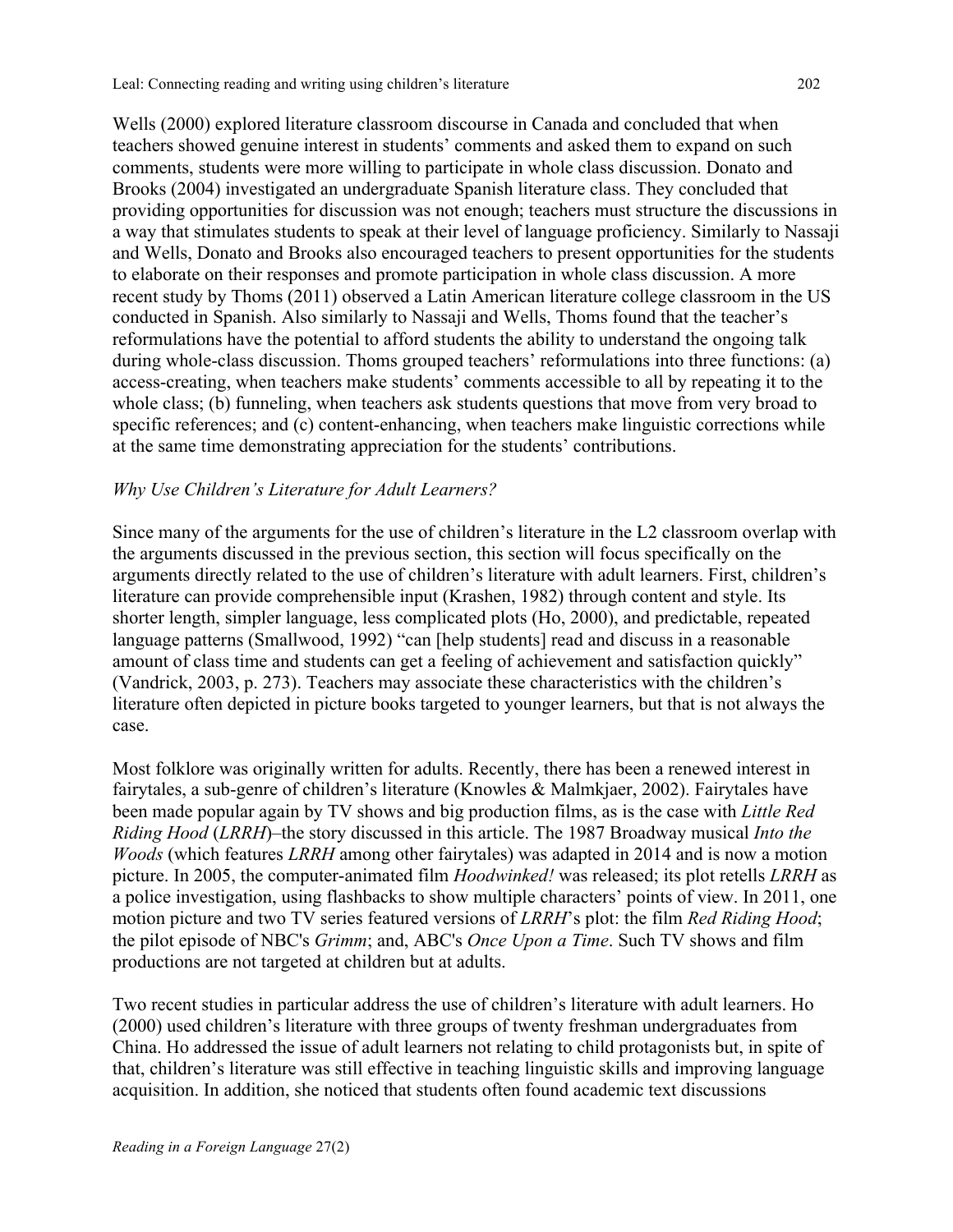intimidating because they felt they lacked the language skills to participate spontaneously, but they felt more comfortable discussing children's literature. Ho stated, "using children's literature has succeeded in encouraging them [students] to voice their opinions compared to other classroom group discussions that use academic texts" (2000, p. 264). In a different context, Davidheiser (2007) used children's literature in college level introductory German courses. He presented an instructional sequence focused on students' language development: from true/false and yes/no questions for listening development, to sentence creation for grammar development, to retelling activities for oral and written language development.

# **Connecting Reading and Writing with Children's Literature**

# *The Course*

The data in this article are part of a larger study. The data were produced and collected during the course *English Reading and Writing*, which I taught in the spring of 2014 as part of an intensive, short-term program at a university in Hawai'i. The data for the larger study included 30 hours of audio recordings, the teacher's reflective journal, questionnaires, and student artifacts (such as journals entries and writings) collected during the four-week course. The data were collected as part of my professional development and their use approved by the University of Hawai'i at Mānoa's Social and Behavioral Sciences Institutional Review Board (IRB). The goals of the course, as reflected in the syllabus, included: improving reading and writing skills; working cooperatively with others in whole class, small group, and pair discussions; and, developing and demonstrating analytical and critical thinking skills.

# *Participants*

The Intensive Language Program  $(ILP)^1$ , within which this course is situated, is designed for international university students who come to Hawai'i temporarily to learn English and then return to their home countries. The eight Japanese university students enrolled in the course expressed that the main reason for them learning English was to 'talk to foreigners' and 'to work abroad.' Initial questionnaire responses revealed (a) preference for working in small groups, (b) preference for speaking opportunities, and (c) dislike for studying grammar. All students were in the low-intermediate level based on the institutional placement test. There were four female and four male students between the ages of 21 and 26. Their majors ranged from the natural sciences, to education, to tourism.

Initial students' journal entries showed that these students were not accustomed to any forms of experiential dialogical pedagogy. Students described having had classes where they had discussed comprehension questions (e.g., 'what does the writer mean in this section?') but had not shared their own opinions about the text.

# *Materials*

The materials for this course included two different versions of the fairytale commonly known as *LRRH*. The selection of this particular story was based on the assumption that studying a familiar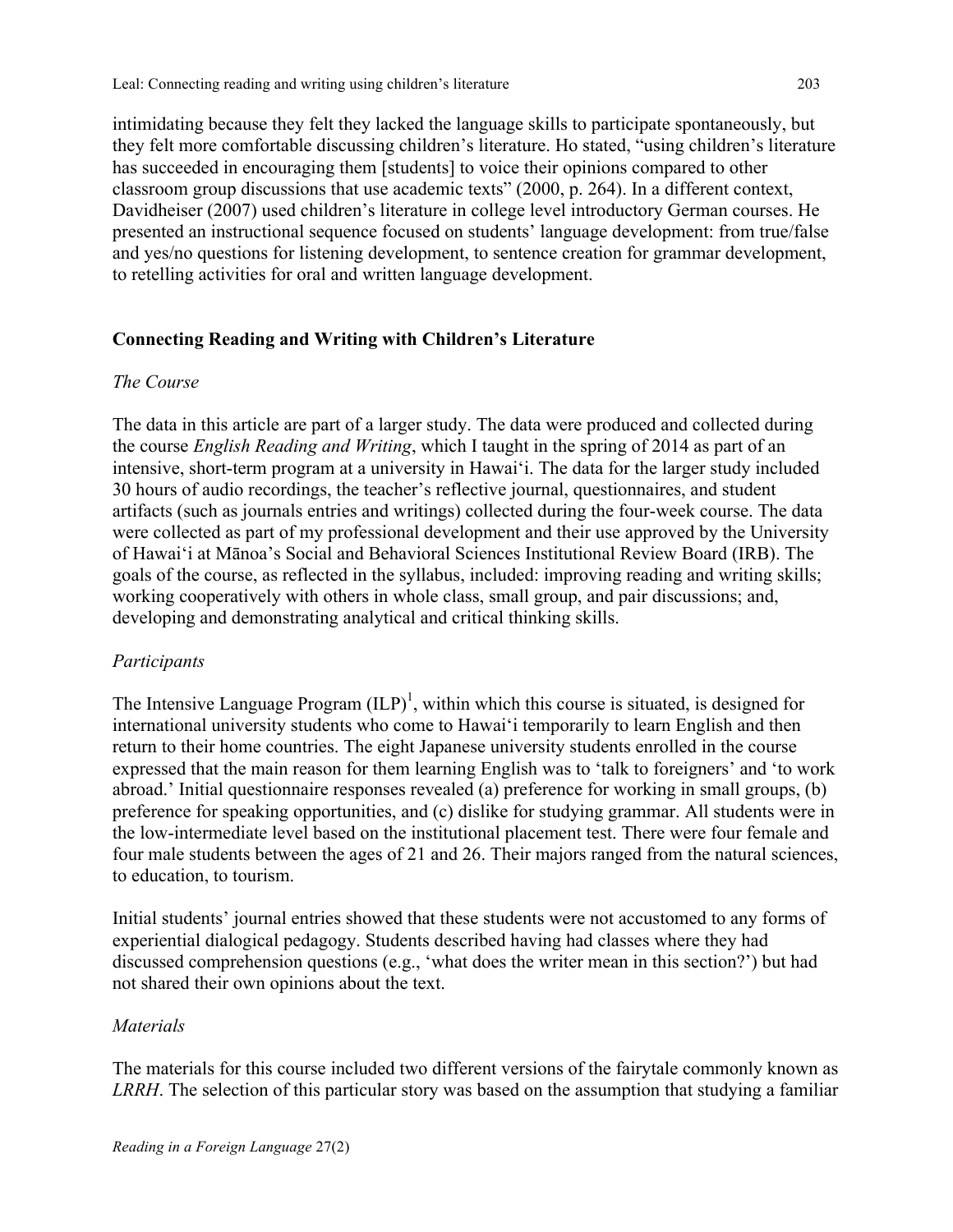story, one which had been (re)interpreted in movies and TV shows, would help students understand that literature is neither useless nor faraway and that literature is part of our life. Because the plot would be known to all, students would not need to worry about understanding its content. Instead, they would be able to focus on its form and on improving their critical thinking skills.

The first version introduced was Charles Perrault's, often deemed the first published version from 1697. In Perrault's version, the story ends with the grandmother and LRRH being eaten by the wolf. The second version introduced was Jacob and Wilhelm Grimm's (aka the Brothers Grimm). This version was published 150 years after Perrault's and is perhaps the most popularly known version. In the Brothers Grimm's version, the story picks up where Perrault's ends, when a huntsman comes to LRRH and her grandmother's rescue and finds the wolf asleep. The huntsman then cuts open the wolf's belly, saving the two women, and fills the wolf's belly with large stones.

# *Curriculum and Lesson Plan*

The curriculum included scaffolding tasks that would progressively prepare the students to engage in discussing texts, author's perspectives, and each other's opinion. These tasks would also serve to foster a safe place and a welcoming community. Another purpose was to awaken students' critical thinking capacities since, as previously mentioned, these students had yet to experience dialogical pedagogy. Laying the foundation to achieve such goals meant introducing the curriculum in a low-anxiety way and using content with no controversial topics. Because of the length of this course, these foundational tasks needed to be carried out in a manner in which students would not spend too much time learning the content but would instead practice the skills that would gradually lead them to experiencing critical thinking. Therefore, the order of the tasks was relevant for this course (see Figure 1).



**Figure 1.** LRRH tasks' cycle

Pre-reading tasks had the purpose of activating students' schemata, during-reading tasks focused on text's content and form, and post-reading tasks gauged students' comprehension and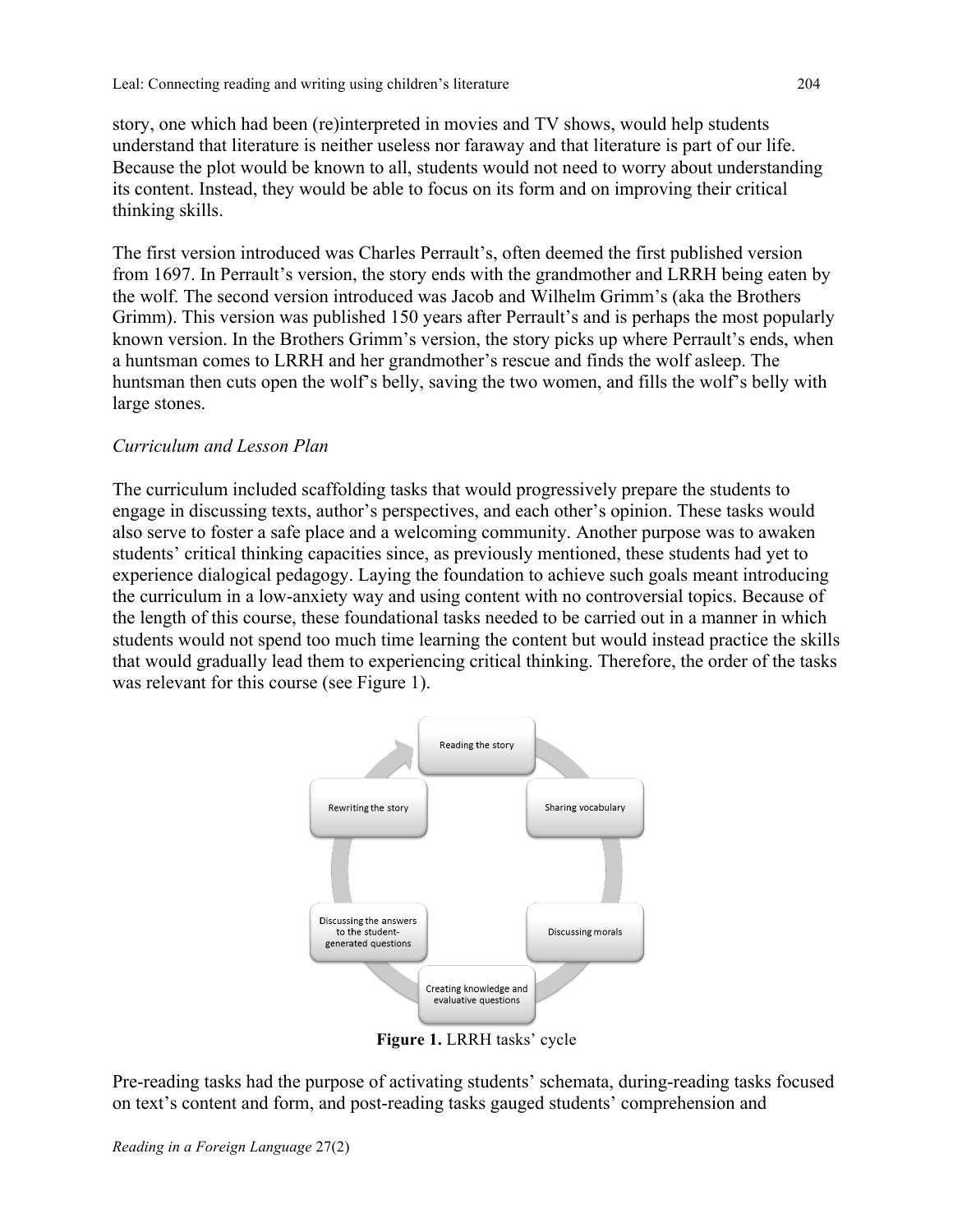encouraged critical thinking and creativity. The task order was also important in promoting the use of both oral and written languages to inform, discuss, question, negotiate, and communicate with others. Lessons proceeded in the following way (see Table 1):

|                      | <i>Lable 1. Lesson progression</i>                                                               |  |  |
|----------------------|--------------------------------------------------------------------------------------------------|--|--|
| <b>Phase 1</b>       | <b>LRRH</b> by Perrault                                                                          |  |  |
|                      | Teacher and students take turns reading aloud each paragraph                                     |  |  |
|                      | Students identify unfamiliar words in the text                                                   |  |  |
|                      | Students write one word per sticky note and post them on the white board. Same                   |  |  |
|                      | unknown words go on top of each other. Students familiar with a word are                         |  |  |
|                      | encouraged to explain to classmates its definition related to its use in the text.               |  |  |
|                      | Fill in vocabulary log                                                                           |  |  |
|                      | Using the new vocabulary, pairs generate and discuss knowledge questions                         |  |  |
|                      | Questions are exchanged with another pair and discussed                                          |  |  |
|                      | All questions are posted on the white board and pairs report to the whole class                  |  |  |
|                      | My favorite character activity                                                                   |  |  |
|                      | Draw favorite character and describe three reasons why it is your favorite                       |  |  |
|                      | <b>Rewriting grammar</b> , rewrite the first paragraph of Perrault's version                     |  |  |
|                      | Change verbs from the past tense to the present tense; check/review your partner's               |  |  |
|                      |                                                                                                  |  |  |
| Phase 2              | Little Red Cap by Brothers Grimm                                                                 |  |  |
|                      | Student-pairs take turns reading aloud each paragraph                                            |  |  |
|                      | Students identify unfamiliar words in the text                                                   |  |  |
|                      | Students write one word per sticky note and post them on the white board. Same                   |  |  |
|                      | unknown words go on top of each other. Students familiar with a word are                         |  |  |
|                      | encouraged to explain to classmates its definition related to the use in the text.               |  |  |
|                      | Fill in vocabulary log                                                                           |  |  |
|                      | Using the new vocabulary, pairs generate and discuss evaluation questions                        |  |  |
|                      | Questions are exchanged with another pair and discussed                                          |  |  |
|                      |                                                                                                  |  |  |
|                      | All questions are posted on the white board and pairs report to the whole class                  |  |  |
|                      | Rewriting grammar, rewrite the last two paragraphs of Brothers Grimm's version                   |  |  |
|                      | Change verbs from the past tense to the future tense; check/review your partner's                |  |  |
|                      |                                                                                                  |  |  |
| Phase 3              | Compare and contrast stories                                                                     |  |  |
|                      | What are the similarities and differences between the two versions?                              |  |  |
|                      | With a partner, complete the comparing table and then a Venn diagram                             |  |  |
|                      | Vocabulary review/worksheet                                                                      |  |  |
|                      | In pairs, create as many sentences in the least amount of time using the 22-word list            |  |  |
|                      |                                                                                                  |  |  |
| Phase $\overline{4}$ | <b>Retelling LRRH</b>                                                                            |  |  |
|                      | <b>Choose</b> between writing an alternative ending or writing from a character's<br>perspective |  |  |
|                      | Share your version with a partner. Then, interview each other by asking two evaluative           |  |  |
|                      | questions and reporting your partner's answers in your journal                                   |  |  |
|                      |                                                                                                  |  |  |
| Phase 5              |                                                                                                  |  |  |
|                      | <b>Japanese Tale</b> - Part I                                                                    |  |  |
|                      | Select a Japanese tale of your choice to modify the end. In your journal, write the              |  |  |
|                      | name of the story, its original version, and how you plan to change it                           |  |  |
|                      | Short story structure instruction (diagram)                                                      |  |  |

*Table 1. Lesson progression*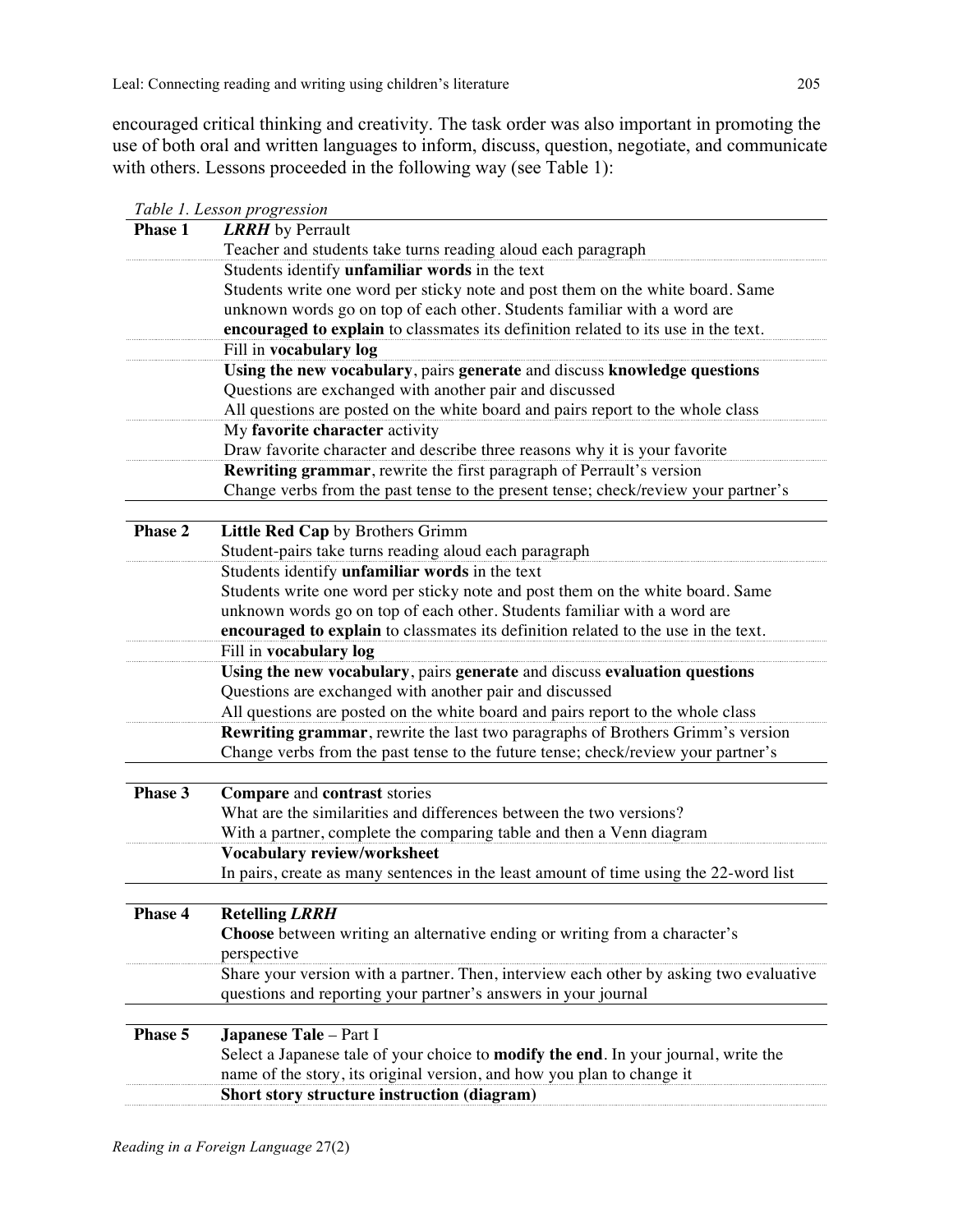| <b>Japanese Tale</b> – Part II                                                        |
|---------------------------------------------------------------------------------------|
| In your journal, explain why you chose this story and why you want to change it       |
| Write your story until the climax                                                     |
| Japanese Tale - Part III                                                              |
| Write the end/conclusion of your story                                                |
| <b>Japanese Tale - Part IV</b>                                                        |
| Read your partner's story. Evaluate her/his story based on (a) organization, (b) plot |
| (story), and (c) goal (moral) by using the following point system: $1 = needs$        |
| improvement; $2 = so so$ ; $3 = good$                                                 |
| Share your own story with the whole class                                             |
|                                                                                       |

# **How Can Children's Literature Be Used in the L2 Classroom?**

This section presents the findings from the reading and writing tasks based on the three versions of LRRH discussed during the course: Charles Perrault's, the Brothers Grimm's, and each student's version. I present evidence of how children's literature has the potential to improve students' linguistic, cognitive, and socio-emotional skills. I interweave teacher and student perceptions and attitudes into the analysis.

# *Enhancing Linguistic Skills*

As students participated in the vocabulary task of identifying unknown words and sharing their knowledge with others, they learned word definitions from each other and a comfortable environment began to form. Students understood early on that (a) in this class everyone spoke, and (b) everyone had something to learn from someone else, just as everyone had something to teach others. This sharing of vocabulary was viewed positively by most students, as Makoto's comment illustrates:

Sharing unknown words is matching to me. I can find it and I can know other people's unknowing words. Also we explain each other words so it is very beneficial to me.

Each new vocabulary word was logged in the students' individual logs along with its part of speech and a sentence created by the student. After Charles Perrault's and the Brothers Grimm's versions of LRRH had been studied, I prepared a vocabulary review containing 22 words, which had been previously identified by the students as unknown. In this task, students, with a partner, were to create as many sentences as possible using the words in the worksheet in the least amount of time. By pairing students with lower vocabulary fluency with students with higher vocabulary fluency, the results among the pairs were comparable: three pairs scored 15 points, and one pair scored 14 points out of 22 possible points.

Final questionnaire responses reflected students' perception of vocabulary increase. Using a 5 point scale, students were asked whether they agreed with the statement, 'I believe the group work in this course helped me understand more about English reading texts.' The response was overwhelmingly positive. Of the eight students, seven strongly agreed and one agreed. Their anonymous commentaries reflect such perception: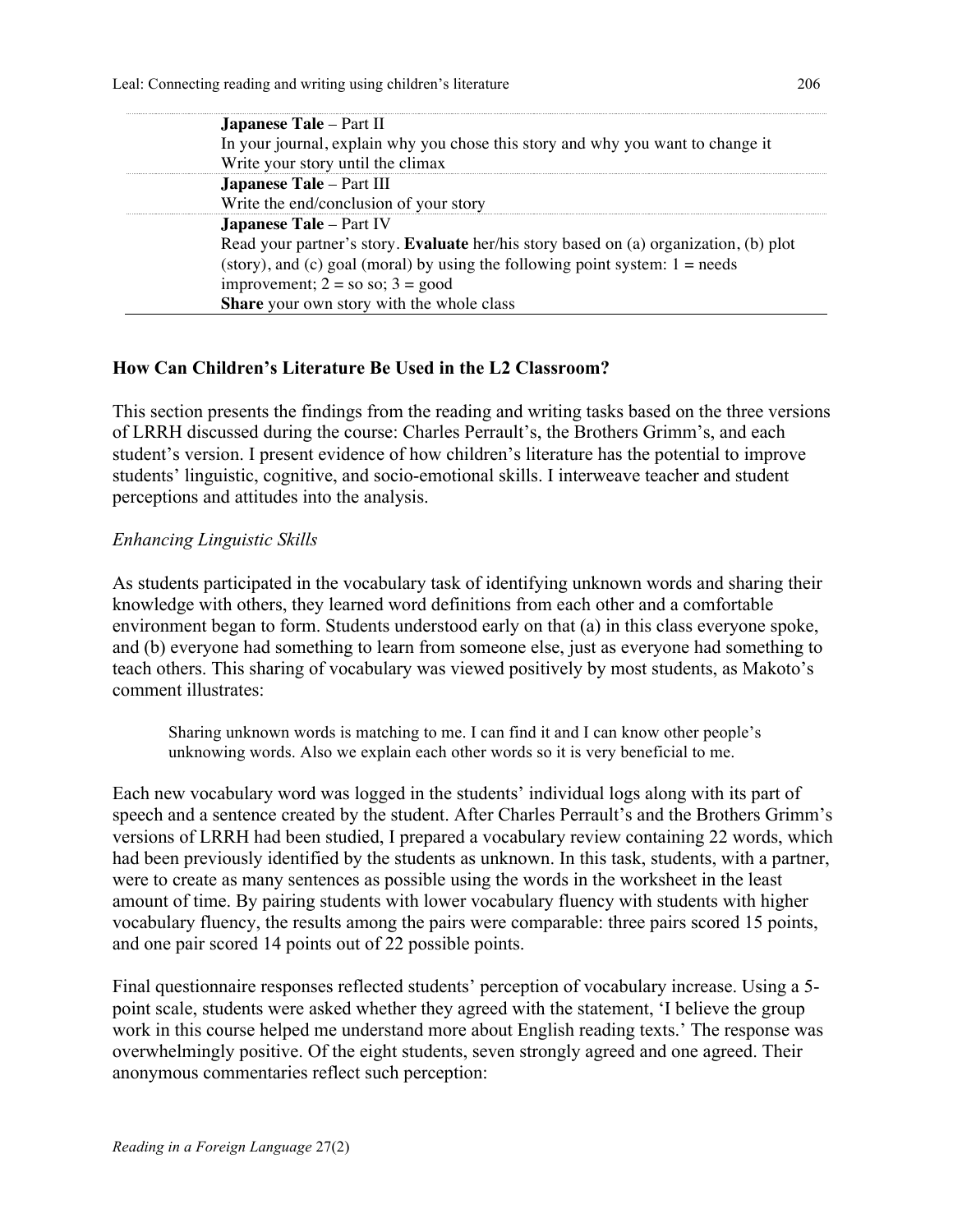We learned a lot of vocabulary.

We checked unknowing words so I could understand texts smoothly.

I became happy with friends so I believe that group work connect understand more about English.

With regards to which tasks better supported the students in such vocabulary gain, Makoto's comment represents most of the students' beliefs:

And then, sharing own opinion is also like [that] because I always finish just thinking I have to share my opinion so I consider 'what should I say?' 'what words should I use?'; it is important for me.

Makoto saw this task of sharing opinions as an opportunity to expand her vocabulary and grammatical knowledge, by searching for expressions that would better represent her thoughts in English. She continued:

… it is difficult for me to express my opinion in English so this assignment is good practice. If I don't know words, grammar and expression, I try to search a correct. This process is important and beneficial to me.

Children's literature can be used as a model for writing as evidenced by the students' retellings. Text structure, grammar, and vocabulary were appropriated by the students based on the version of the LRRH version they used as the base for their rewriting. Kanta's retelling began with the last line of Perrault's version but with a change in verb form–from 'the wolf ate her all up' to 'the wolf was going to eat her.' In Kanta's retell, LRRH was a 'judo fighter and very intelligent' and defeated the wolf with a powerful punch which led him to vomit grandmother. Following Perrault's version, Kanta appropriated words like 'belly' and 'woodcutters,' whereas students who used the Brothers Grimm's version used words like 'body' and 'huntsman.' Sumiya also used Perrault's version as the springboard for his story. Sumiya began his story after the wolf had eaten grandmother and LRRH, and went outside to eat the woodcutter. The wolf then went to LRRH's house and pretended to be LRRH. Her mother was not fooled and killed him as the wolf opened the door. LRRH's mother opened the wolf's belly and saved LRRH, grandmother, and the woodcutter. Sumiya used some of the new words from the vocabulary log such as: belly, counterfeit (as in the wolf counterfeiting his voice), doted (e.g., 'The grandmother doted but the mother didn't dote'), and bobbin and latch (e.g., 'Pull the bobbin and the latch will go up'). It was evident that students' vocabulary choices were based on the story they selected as the model for their rewrite.

It is also possible to find evidence of appropriated structure. Kimie narrated her story based on Perrault's version from the moment 'Little Red Riding Hood pulled the bobbin, and the door opened. The wolf, seeing her come in, said to her–I haven't seen you in a long time!' What followed was a story rich in imagery and dialogue. Sometimes, almost bordering on plagiarism, students appropriated the whole structure of their selected version. Hoshihiko used the same structure as the Brothers Grimm's version and the word choice was almost verbatim, but it was not. It was possible to still recognize the original story in light of Hoshihiko's adaptation. His version began by repeating the Brothers Grimm's sentences but exchanging the qualities and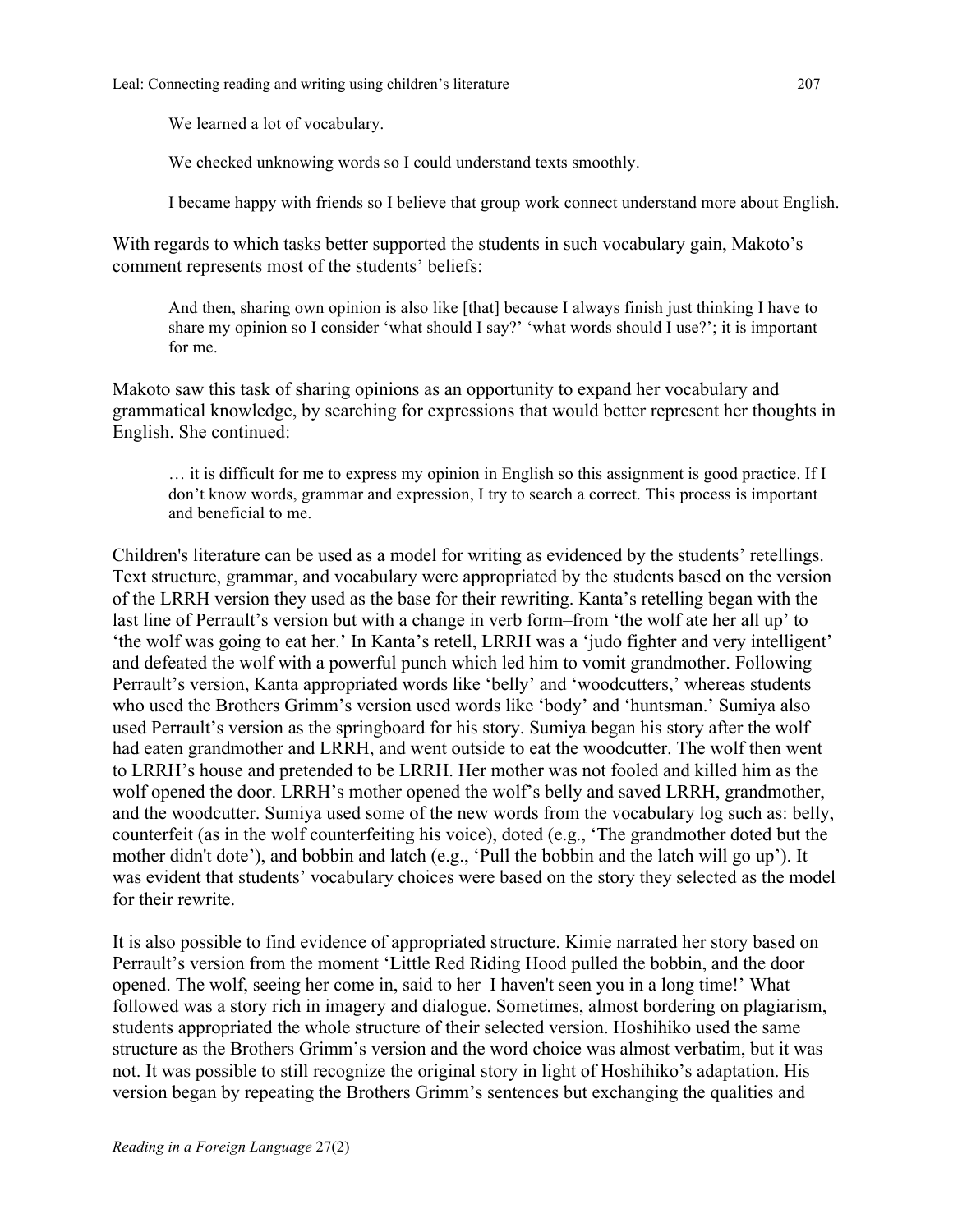imageries into antonyms (see Table 2).

| $\sim$ wore $\sim$ . Configuration to the contract of the contract of the contract of the contract of the contract of the contract of the contract of the contract of the contract of the contract of the contract of the contract |                                                                |  |  |
|------------------------------------------------------------------------------------------------------------------------------------------------------------------------------------------------------------------------------------|----------------------------------------------------------------|--|--|
| The Brothers Grimm's version                                                                                                                                                                                                       | Hoshihiko's version                                            |  |  |
| Once upon a time there was a <b>sweet</b> little girl.                                                                                                                                                                             | Once upon a time there was an <b>ugly</b> little girl.         |  |  |
| Once she gave her a little cap made of red velvet.                                                                                                                                                                                 | Once she gave her a little cap made of <b>brown</b><br>velvet. |  |  |
| When Little Red Cap entered the woods a wolf                                                                                                                                                                                       | When Little Red Cap entered the woods a                        |  |  |
| came up to her.                                                                                                                                                                                                                    | wolf came up to her.                                           |  |  |
| 'Good day to you, Little Red Cap.'                                                                                                                                                                                                 | Good morning                                                   |  |  |
| The wolf thought to himself, 'Now there is a tasty                                                                                                                                                                                 | The wolf went on his way minding his own                       |  |  |
| bite for me. Just how are you going to catch her?'                                                                                                                                                                                 | business                                                       |  |  |

Table 2. *Comparison between student's and original versions*

Hoshihiko's plot began to distance from the original version when LRRH and the wolf met in the forest, and the wolf went on with his business uninterested in LRRH. The rest of the story was uneventful, and LRRH arrived at grandmother's home unharmed and they have a good time together. This uneventfulness and lack of climax led me to explicitly discuss the elements of the short story's plot prior to the final assignment (rewriting a Japanese tale) with the hope that students would create more interesting and catchy storylines—and they did (see *Enhancing Socio-Emotional Skills* section).

The students' journals were another area where it was possible to witness significant improvement in their linguistic skills. Students were given prompts during class to be completed as homework. This was so they would feel more in control of the content and quantity of their entries. Most students' entries were initially very short. They were composed of either loose sentences without paragraph structure or just bullet points. As I grew to know the students through their journals and encouraged them not to hold back, the increase in the quantity and quality of content was apparent. The entries seemed genuine and open, and it gave me pleasure to read them.

While I saw that they wrote more and more fluently, my approach to grammar correction appeared to not be well received by the students. My responses on students' journals did not focus on grammar and style but prioritized content and their most frequent patterns of deviation. In the final questionnaire, three students expressed disappointment in me for not correcting their grammar. Their comments of disappointment included:

I wrote a lot so I am convince to improve my writing skills. However, I wanted to be corrected my sentence.

Japanese can't grammar check oneself so I want teacher to more grammar check.

I needed more your grammar check against my writing. I don't know my writing is correct.

Nevertheless, we did have a couple of grammar-focused tasks, such as the grammar rewrite. One anonymous response said, regarding grammar exercises, 'we do enough of that in Japan.' Ironically, two of the students who perceived rewriting grammar to be the least valuable activity also voiced lack of interest and appreciation for grammar exercises. The same anonymous student who said 'I needed more your grammar check against my writing' wrote: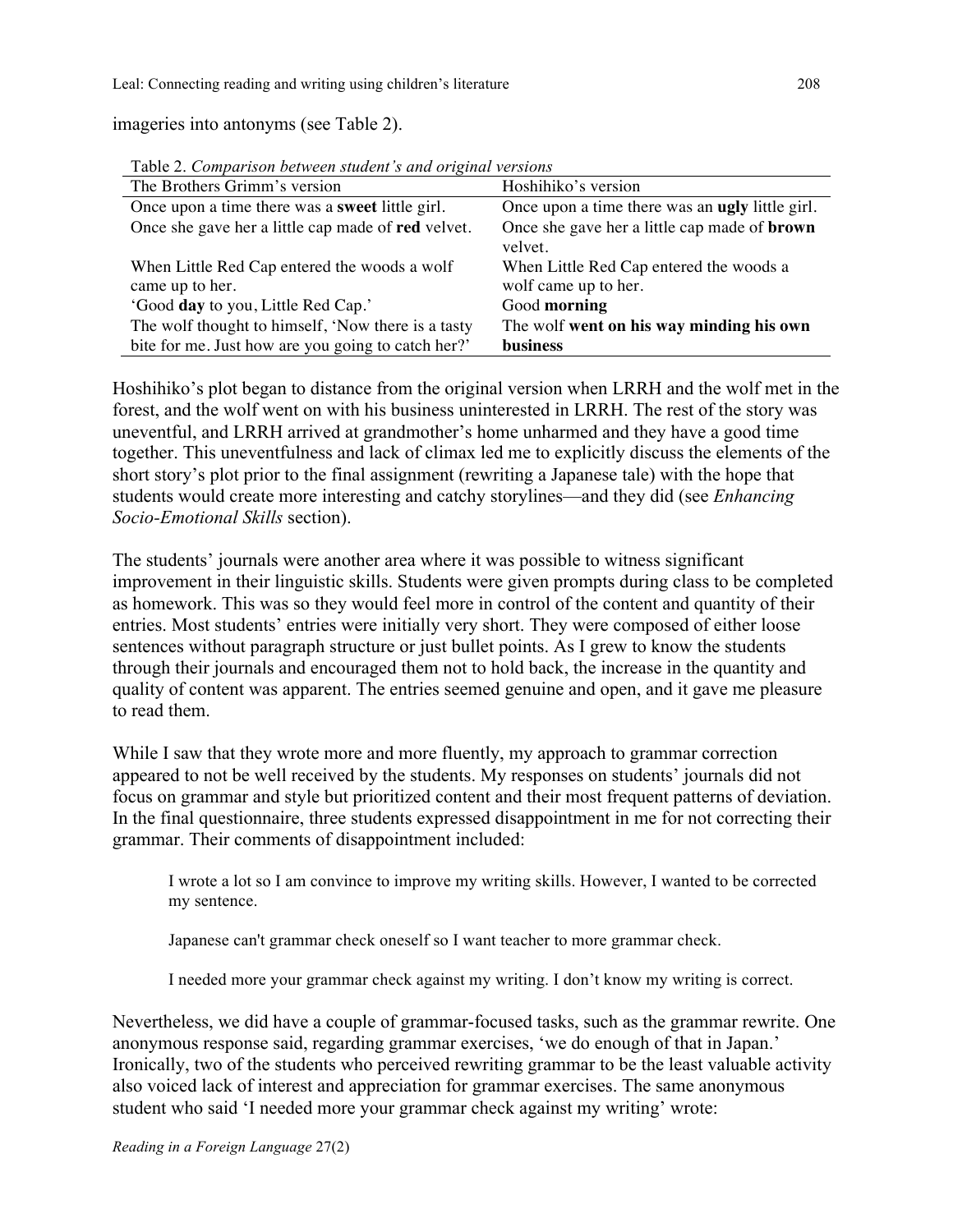Rewriting grammar [was the least valuable activity]. Maybe most Japanese studied grammar very well.

# *Enhancing Cognitive Skills*

During the reading comprehension task, students were given a blank page to write their own comprehension questions with a partner. Although traditional reading comprehension exercises comprise of a number of pre-set questions directly related to and about the text, this alternative way of assessing students' ability to read the text, process it, and understand its meaning provided the students with the opportunity to go beyond surface level reading. After pairs had created two comprehension questions, they exchanged them with another pair of students, answered the other pair's questions, and finally reported their answers to the whole class (see Table 3).

#### Table 3. *Student-generated comprehension questions for version #1*

- How did she walk?
- What did wicked wolf have, for example?
- Why did the wolf ask the girl her purpose?
- Why was wolf counterfeiting?
- What should the mother learn from this text?
- How did she feel when she heard grandmother's voice?
- Why did wolf choose LRRH?
- Who is dead at first?
- Where is the girl going?

Certainly, more time was invested in this alternative comprehension assessment than if I had asked yes/no or true/false questions. Nevertheless, the time was well spent as students' anonymous feedback demonstrated their motivation and persistence:

If I couldn't understand texts, I couldn't make a question. Therefore I tried to read harder than before.

This activity is very hard but it's connecting all skills. Hard activity makes me more genius and excited.

In addition, students recognized the value of this task as helpful in improving their interpretative abilities. As Makoto's comment suggested:

I felt most valuable and helped topic is creating comprehension questions because in Japan I didn't about this topic so this topic was difficult, but I thought this topic was very useful.

Although students felt that creating questions about the text was the hardest task, they also acknowledged that the difficulty was not related to language fluency but to their lack of exposure to this type of task.

Analyzing author's perspective is more difficult than other subjects. Maybe, if I do it in Japanese,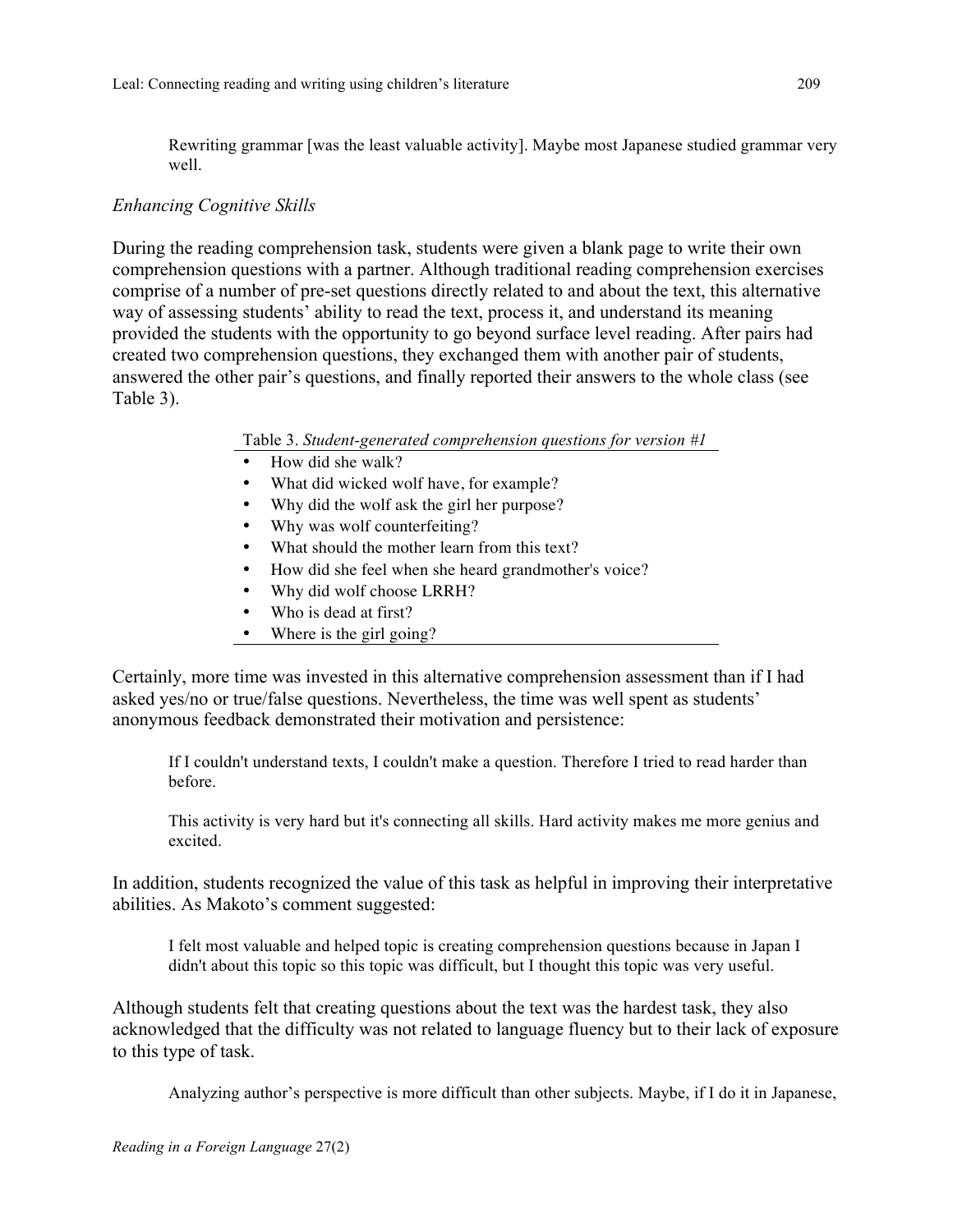also it is difficult. However, that's exactly why I gain knowledge. (Makoto)

While students felt that generating comprehension and evaluation questions about the texts was difficult, they expressed it to be the most valuable activity. In the anonymous final questionnaire, one student shared excitement at realizing how this task helped improve fluency:

Creating comprehension questions is good. When I make question, I think in English. I could gradually think in English because of creating comprehension questions.

Children's literature can also engage students in critical thinking. As student pairs pondered on what evaluation questions to create, they moved from low-order to higher-order thinking (see Table 4). While the former could be characterized by answering text comprehension questions (e.g., What color is LRRH's hood?), the latter relates to text evaluation questions whose answers are not found in the text but in one's mind and heart (e.g., Why was LRRH's hood red?).

Table 4. *Student-generated evaluation questions for version #2*

- What do you think about the huntsman?
- What do you think about LRR Cap's behavior to wolf?
- What do you think what the girl should answered the wolf?
- What do you think about putting stone into wolf's body? Do you agree or disagree?
- Explain: do you agree that LRR Cap and huntsman filled the wolf's body with large heavy stones?
- What solutions would you suggest for wolf to eat more a lot of people?
- Who decided to put in stone into the wolf's body? Why do you think?
- Why do you think she was running after flowers?
- How did the girl answer the wolf?  $\rightarrow$  How should the girl have answered the wolf?

Again, although the students underscored the difficulty in accomplishing this task, they highlighted their motivation for taking on the challenge.

It is difficult for me to explain my opinion but this activity make me genius so if I have a chance, I want to continue doing this activity. (Kanta)

Kanta reflected on his initial (in)ability to share his opinions with his classmates and how the task of generating evaluation questions progressively 'made him genius.' The fact that he wanted to 'continue doing this activity' displayed his current motivation to continue learning English and his confidence to continue expressing his opinions and beliefs. Makoto highlighted her transition between thinking levels and the reasons why she believed this task to be valuable:

Evaluating texts is also difficult but I like it… I like it because I can think deeply more and more… I think deeply and find an answer myself when I make a question, I can understand the text and I can find own answer and I can make a question so this method has many advantages.

By being encouraged to 'think deeply more and more,' she was able to 'understand the text' and 'make a question' on her own. This realization motivated her to persist with the task regardless of its difficulty ('difficult but I like it').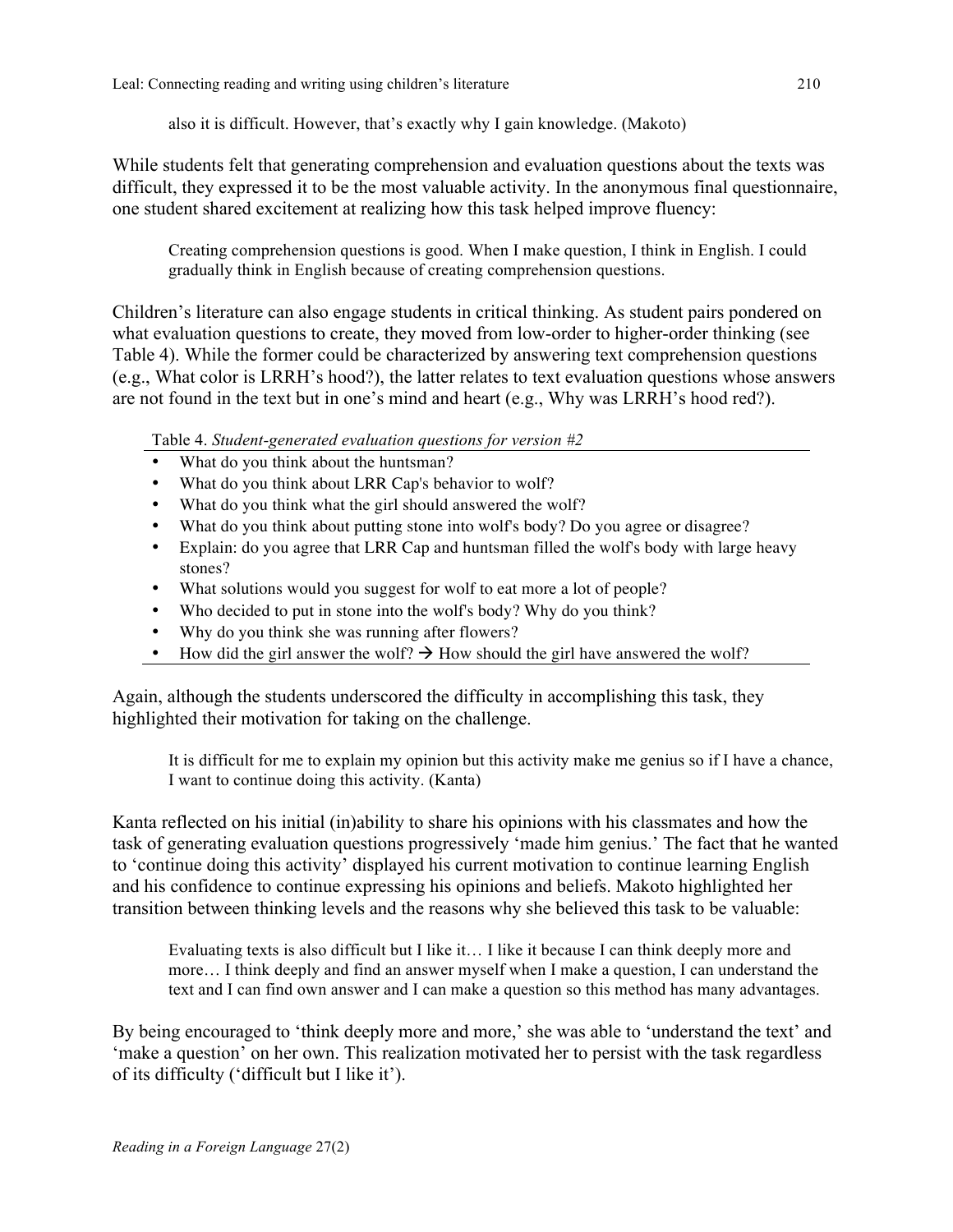#### *Enhancing Socio-Emotional Skills*

From generating questions, to contrasting readings, to sharing their own versions, the mood was upbeat and the room filled with lively chatter. Students seemed not only engaged but also like they were actually enjoying either the topic or the activity, or both. (Teacher's reflective journal)

My reflective journal and audio recordings attest to contrasting moments where students moved from looking disengaged to acting lively and happy. There were also moments when students spoke quietly in their L1 to each other, not in a disengaged way, but in a struggling-with-the-task way. During these times, I could hear them whispering the word *muzukashi* ('difficult' in Japanese). Perhaps not surprisingly, tasks that reflected institutionally imposed activities—such as the Test of English for International Communication (TOEIC) practice and completing questionnaires—had a low mood level (I use the term 'mood' instead of engagement to indicate that this subjective assessment takes into account not only the students' behavior but also the teacher's behavior, the nature of the tasks, and the physical environment). Contrastingly, creative tasks such as sharing rewritten stories and peer reviewing their short stories had the highest mood level. Critical thinking tasks, such as the generation of evaluation questions, rated in between.

When students were asked what their experiences were like while analyzing the author's perspectives, evaluating texts, and sharing their opinion, their responses revealed interesting patterns. While all students shared difficulty in expressing opinions in English, they also recognized the benefits of sharing their opinions. Kanta wrote, 'To discuss is connecting, knowing each other.' One of the purposes of having students rotate pairs when discussing the texts was so that the students would get to know each other. By getting to know each other, they would feel confident to speak up during whole class discussions.

Children's literature can be used as a springboard for meaningful discussions. As the teacher moves to a more student-centered classroom, students can discuss freely with each other without worrying whether they are providing a (in)correct answer to the teacher. It gives them the opportunity to think through, confidently share their thoughts with a partner, consider others' thoughts, and reassess their own impressions before addressing the teacher and the whole class. Kanta and Rieko perceived discussing opinions as helping them to expand their viewpoints and to take others' opinions into consideration.

I think that sharing everyone's opinion is most interesting. I could know that everybody have a variety of opinions and I could expand my perspective for everybody's opinions. (Kanta)

I could analyze author's perspectives by many ways, especially, my favorite analyzing is consultation about author's perspectives with my partner, because I can hear partner's opinion. It is possible for me to expand viewpoint. Conversely, my weakest analyzing is to make a question from author's perspectives, because I must find a question and an answer at the same time (Rieko)

As I reviewed comments similar to Reiko's, where students expressed struggling with generating questions, I noticed that these were the students whose levels of fluency were the lowest compared to the other students. I modified my approach of randomly assigning pairs to a more thoughtful approach where lower vocabulary fluency students could benefit from being paired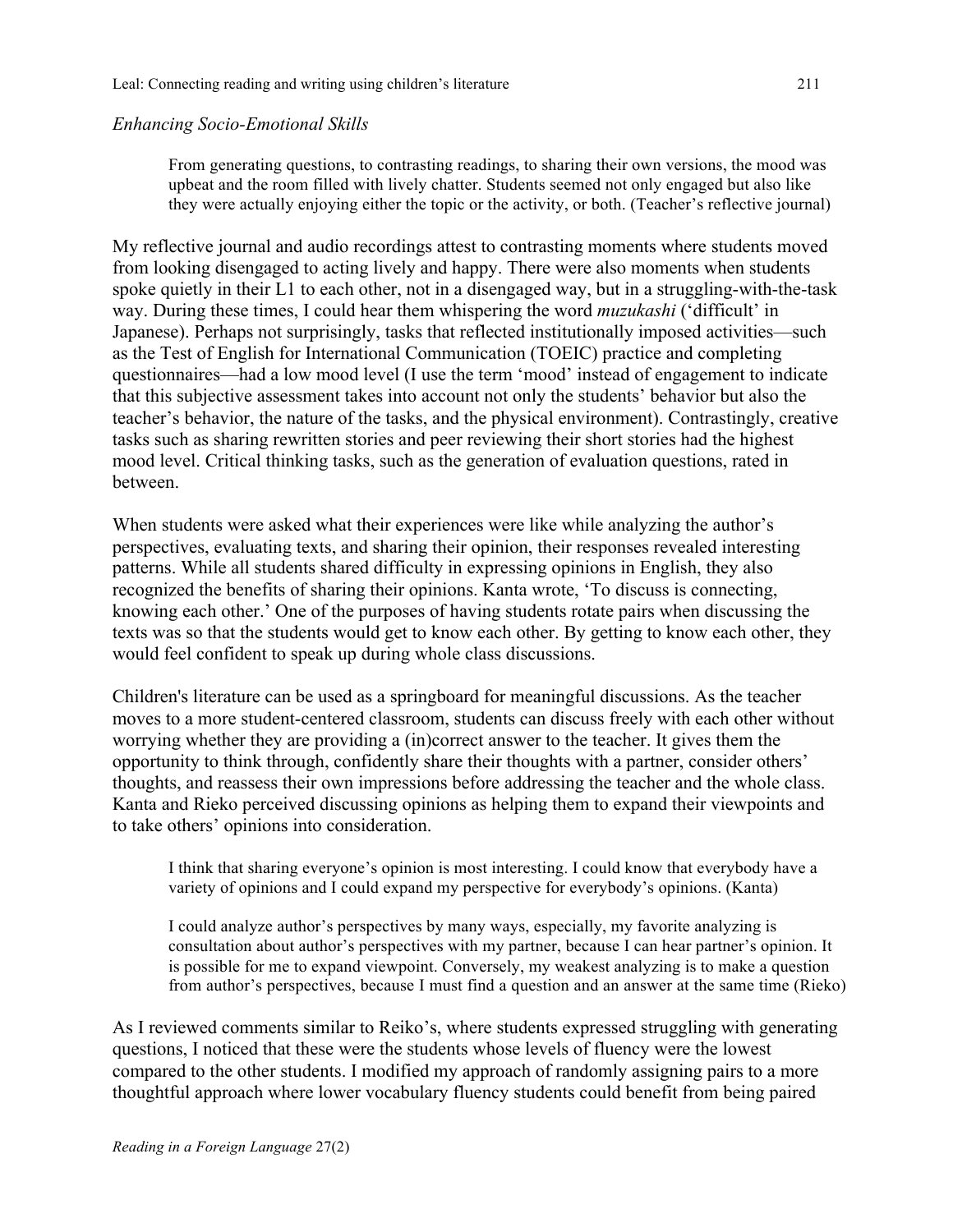with a higher vocabulary fluency partner. One example is Kimie (lower vocabulary fluency) and Hoshihiko (higher vocabulary fluency) who were paired together during the student-generated evaluation questions.

I can't help but notice that Kimie might be struggling. She has that puzzled looked in her face, looks at neighbor's activity before doing her own, and copies things from the board verbatim… Today Hoshihiko was her partner and when she did not understand my instructions for Reading Comprehension, he went on to explain while others began working on theirs. (Teacher's reflective journal)

The use of children's literature in the classroom also served as a springboard for creative composition. After becoming familiar with Charles Perrault's and the Brothers Grimm's versions of LRRH and their contrasting elements, students were asked to choose between (a) writing an alternative end to the story or (b) rewriting the story from a character's perspective. Most students selected the first option. This task was left relatively open, unstructured, and with low stakes so that students would feel less anxious about writing, have a positive experience with literature, and actually enjoy the writing process. Students also interviewed each other by creating two evaluative questions and reporting the answers in their journals. I highlight some of the new stories and their twists below.

As her mother got even with the wolf, she cooks him. She was knows to the cook. So they could eat him very delicious. (excerpt: Katsuaki)

In Katsuaki's retelling, which began at LRRH's home, the mother decided to accompany the daughter, LRRH, to grandmother's house because she was 'the only daughter.' The retelling followed Perrault's version where the wolf ate the grandmother and LRRH, but in this retelling the wolf also ate the mother. A hunter heard loud snoring coming from grandmother's house and decided to check it out. He found the wolf with 'a huge belly,' cut the wolf's belly open with a pair of scissors, and saved the three women. The excerpt above is his conclusion.

[LRRH] took out a knife that she was concealed, and her killed the wolf… and found her grandmother and saved her. [LRRH decides to] carried wolf's dead body to the forest and buried in the soil. (excerpt: Kimie)

Kimie's retelling began as LRRH was about to be eaten by the wolf. Nevertheless, LRRH was prepared: she was carrying a hidden knife, which she used to kill the wolf. LRRH was a strong female character, who did not need to wait for the huntsman to save her nor her grandmother. Besides LRRH being heroic, Kimie recreated this character as someone caring who went through the effort to 'carried wolf's dead body to the forest and buried in the soil'–certainly a more humane way of dealing with the dead body than cooking and eating it as in Katsuaki's retelling.

The little girl had been doing judo since she was two years old and she was very intelligent so she could win the battle... She punched [the wolf] on the belly many times. Her punch was powerful and actually, the wolf was weak wolf. In the next moment, he vomitted [sic] everything which was including her grandmother… the wolf felt deep regret. The wolf changed good mind and said to her 'Thank you for changing my mind. I don't eat people from now on.' (excerpt: Kanta)

In Kanta's retelling, the 'little girl' (LRRH) was empowered not only by her physical abilities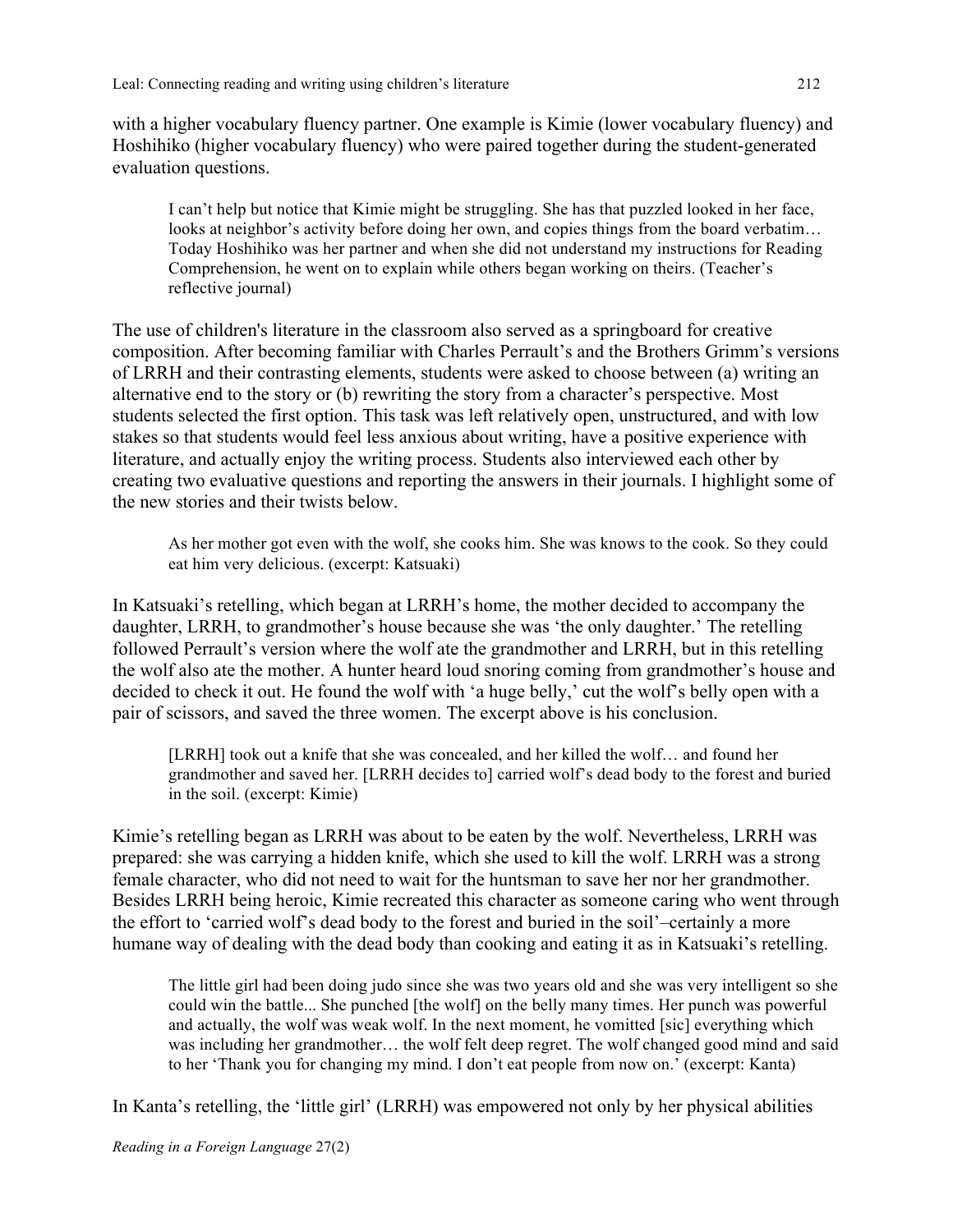('had been doing judo') but also by her intellect ('she was very intelligent'). Similarly to Kimie's retelling, in Katan's retelling LRRH did not need to be rescued; she could take care of herself. In fact, not only could she take care of herself, she also saved her grandmother. LRRH was intelligent and affective as demonstrated by her ability to persuade the wolf to not eat people anymore. Yet, feeling remorseful did not change the wolf's fate–we learn from Kanta's retelling that shortly after the wolf's apology, hunters barged in and killed it.

For the final project, students were again asked to rewrite a short story–this time a Japanese tale of their choice. First they translated the story into English and explained in their journals why they chose this particular story, and why they wanted to change it. Then, after being instructed on short story plot (see *Enhancing Linguistic Skills* section), they wrote the story in two phases: beginning and climax; and the end. The goal in writing the story incrementally was so that students would not feel intimidated or overwhelmed with the amount of writing they were expected to produce, but confident that this task was doable. Student-selected stories included Peach Boy (*Momotaro*), Repayment of a Crane (*Tsuru no Ongaeshi*), Rolling Rice Ball (*Omusubi Kororin*), Three-Year Mountain Pass (*Samnyeongogae*), and The Fisher Lad (*Urashima Taro*). Due to space constraints, students' versions are not addressed in detail in this article.

On the last day of class, the students had the opportunity to share their versions with the whole class. Sumiya, like some others, had come a long way from the first few days of class and was lively, animating his characters and giving them life by assigning them distinguishing voices. Makoto, who was seemingly shy during classes, now invited her classmates to stand up and take on her characters' role by repeating their lines after her. Students listened attentively, cheered for each other, and laughed wholeheartedly. At that moment I knew: children's literature can support language students' personal growth.

# **Discussion**

# *Laying the Foundation*

This study provides suggestions of how teachers can integrate reading and writing instruction, as well as critical thinking, using children's literature with adults in L2 classrooms. As the data show, laying the foundation for such tasks is a fundamental step, which should not be ignored or taken lightly. Although it was necessary to plan extra time at the beginning of the course to account for scaffolding opportunities, this constraint was remediated with the planning of tasks that would introduce known content to the students, such as the story of LRRH. By presenting students with content with which they were already familiar, they could then focus on the new strategies and mechanics of reading and writing. Hence, reading was not solely an act of comprehension of meaning.

Once students had demonstrated understanding of *what* was expected of them and *how* it was expected of them, these tasks were performed more effectively and affectively–in other words, more comfortably and confidently. By having students share their unknown vocabulary with each other, their confidence was boosted as they realized that other students were also unfamiliar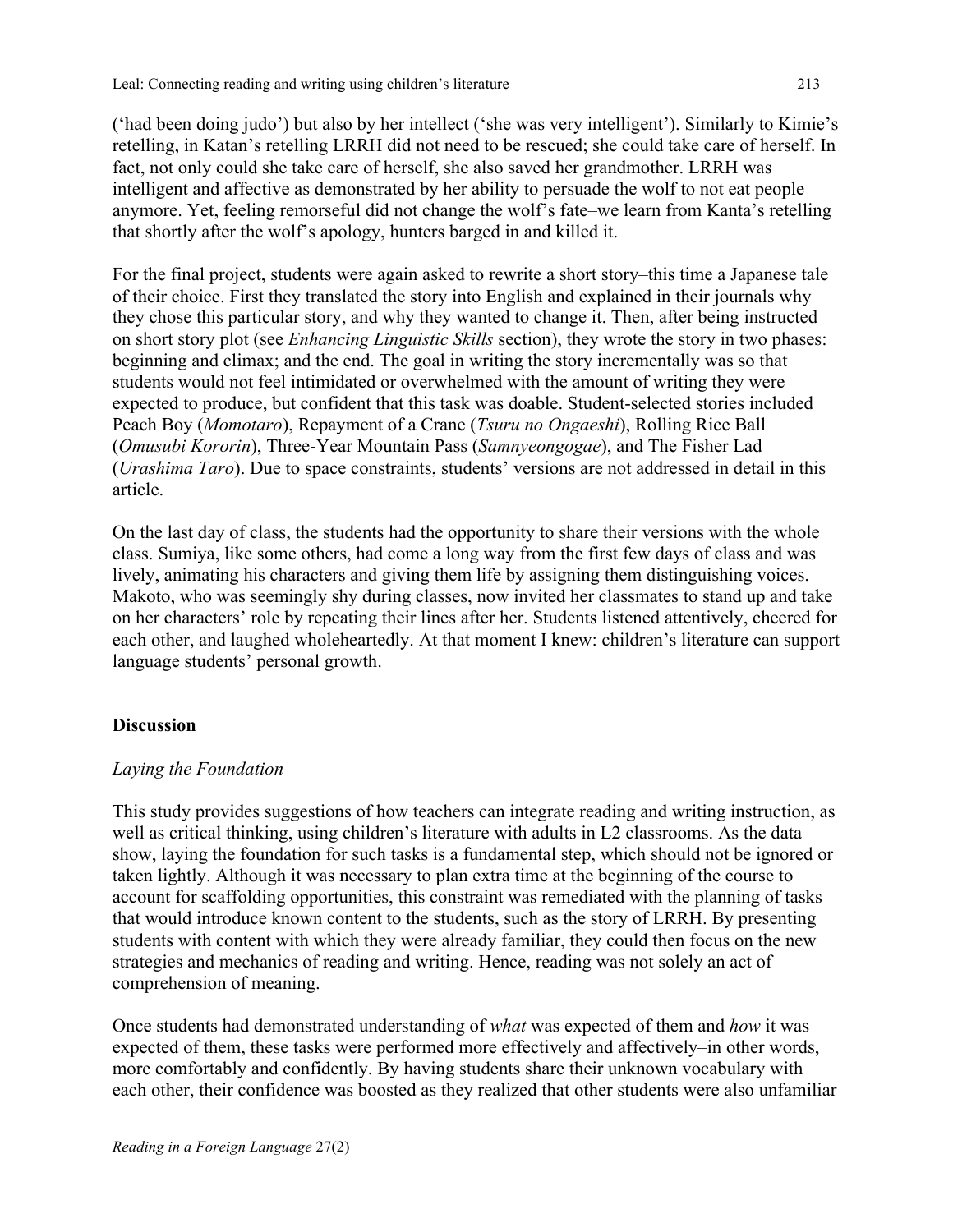with the same words as they were. Such a low-anxiety and nonthreatening context provided the students with the opportunity to help each other, learn from each other, and build a community.

# *Questioning the Questions*

A major task in the reading, interpreting, and constructing of texts was the student-generated questions. Through this task, students were able to engage in higher levels of thinking more often than the usual superficial comprehension questions commonly found in textbooks. They were able to do so by creating their own knowledge-based and evaluation questions. These questions in turn allowed me to assess their text comprehension. Furthermore, by not imposing my own textual interpretations and instead focusing on the schemata the students brought, it was possible for me to learn much about how the stories affected the students. The reflecting, questioning, and discussing of their own interpretations were the beginning of the process of composing their own texts.

# *Retellings*

Recognizing that the composition of a text begins even before its actual writing, provided students with opportunities to articulate and perform their own texts. The products were the retellings of *LRRH* and a Japanese tale of their choice. The former was a freewriting task in the sense that students were not explicitly instructed on textual models or rhetorical strategies. This allowed the teacher to gauge their current linguistic levels. Freewriting tasks may help students to feel confident in writing *what* and *how* they are most comfortable and thus "extend their composing processes as writers" (Hirvela, 2004, p. 68). The irony was that students expressed disappointment in the lack of grammar correction and at the same time regarded grammarfocused tasks as the least valuable tasks. Not explicitly instructing textual models or rhetorical strategies did not hinder their retellings. Some of the retellings were rich in scene description, while others demonstrated clever dialogue. While some students chose to defy stereotypical gender roles (e.g., the LRRH who knew judo and fended for herself), some invited peace and forgiveness (e.g., the wolf who apologized, was forgiven and became best friends with LRRH), and others called on animal abuse (e.g., the LRRH who buries the wolf's dead body in a humane way).

However, due to space limitations, this report presents only the data and findings related to the use of *LRRH*, excluding the students' retelling of a Japanese tale of their choice and the processes involved in it. This report also excludes the analysis of the audio recordings. Analyzing L2 classroom discourse could provide a more complete picture of the course and students' progress, the actual explanations by the teacher, and the interaction among students.

# **Conclusion**

The current study presents pedagogical implications for the field of L2 instruction to adult learners. First, the use of tasks that naturally promote the use of both oral and written languages to question, discuss, inform, negotiate, and communicate with others about the text is a powerful way to engage students not only in language learning but also in critical thinking. Critical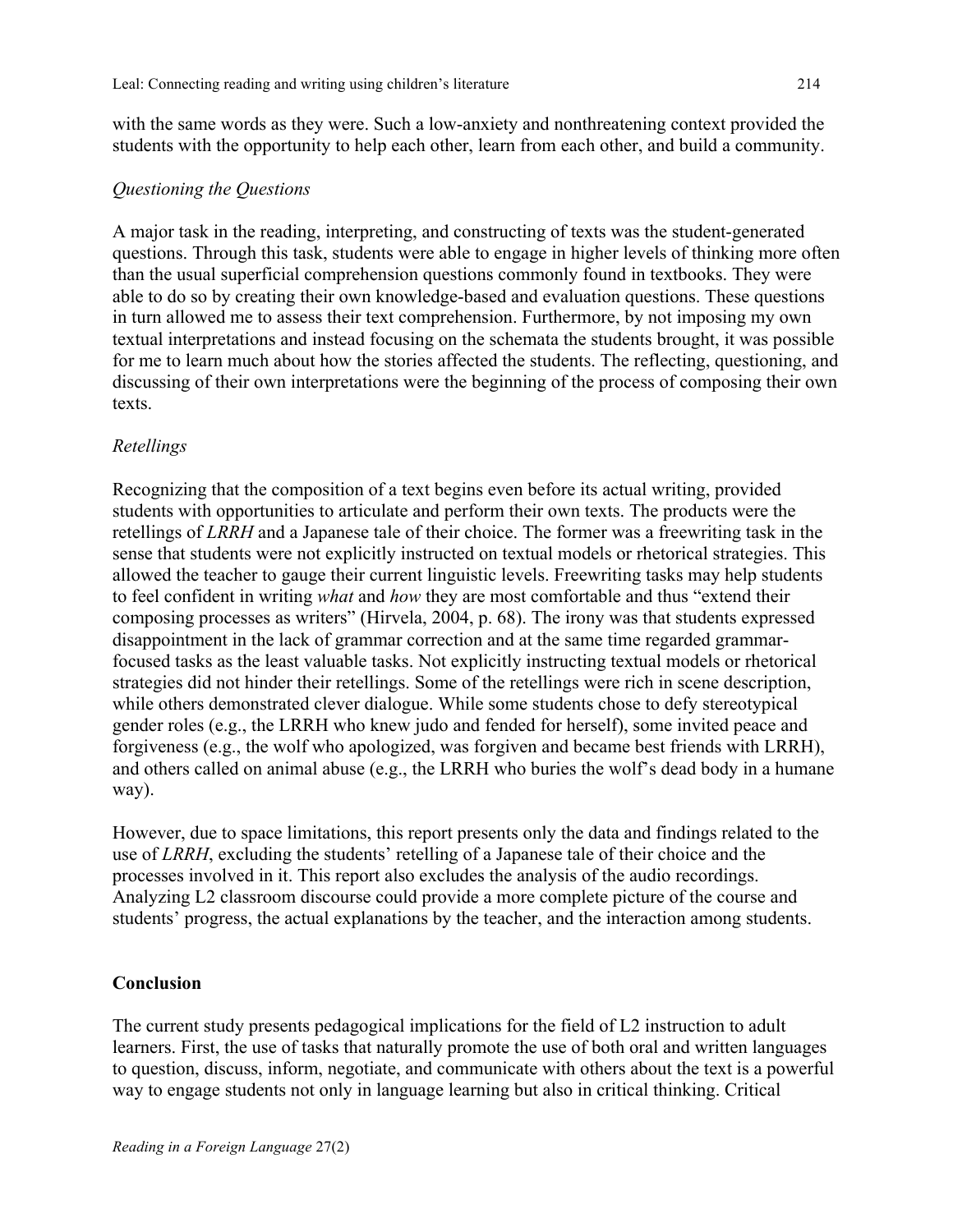thinking skills are valuable in certain classroom contexts as well as in certain professional contexts. Second, investing the time to lay the foundation and to scaffold the tasks is a fundamental step to motivate students' engagement and classroom collaboration, and it should not be overlooked. Third, student-generated questions, whether knowledge-based or evaluative in nature, can serve as an alternative way of assessing students' abilities to read the text, process it, and understand its meanings.

In order for adult language learners to benefit the most from the use of children's literature, teachers should plan meaningful, purposeful, creative, and affective tasks. Other tasks that could motivate students but were not used in this course include watching a movie with LRRH's plot and discussing how the story was (re)interpreted by the director and what visual elements seemed characteristic for this story. Whichever tasks are planned, they must be designed in a way that encourages students to work together and promotes the use of both oral and written languages to question, discuss, inform, negotiate, and communicate with others, thus connecting reading and writing.

Using children's literature as part of a reading and writing course in contexts other than short, intensive programs may require some adaptation. One suggestion would be to make children's literature part of the larger curriculum in which other literary genres would also be introduced. Teachers could design tasks that allow the students to discuss the similarities and differences they notice between genres and stimulate students into making personal connections between the different styles. Providing students with opportunities to compose relatively open and low-stake texts in the beginning of the course could address their anxiety and writer's block. With continuous teacher and peer feedback on both content and form, students may feel increasingly competent and confident in their writing abilities. Whether this confidence in writing could in turn be transferred to other genres, such as the academic genre, would be an interesting question to be investigated.

The use of children's literature in adult L2 classrooms has great potential: it can positively affect students' linguistic, cognitive, and socio-emotional skills. Teachers can use it as a springboard to effectively integrate reading and writing as well as critical thinking into their lessons. Its text structure, grammar, and vocabulary can be used as a model for writing and for exposing students to different uses of language. By creating their own questions, students have the opportunity to move beyond surface level understanding to critical thinking. Children's literature can also be used as a springboard for meaningful discussions and creative composition. Students in this study felt motivated and increasingly confident to share their interpretations and reinterpretations with each other. Children's literature can support language students' personal growth.

# **Acknowledgments**

I would like to thank the two anonymous reviewers and editors for their insightful comments on prior drafts. I would also like to thank Graham Crookes for the mentoring and advice. Research was funded by the American Association of University Women Honolulu Branch Scholarship and the Vietnamese Business Resource Association of Hawai'i. The views expressed and any errors are my own.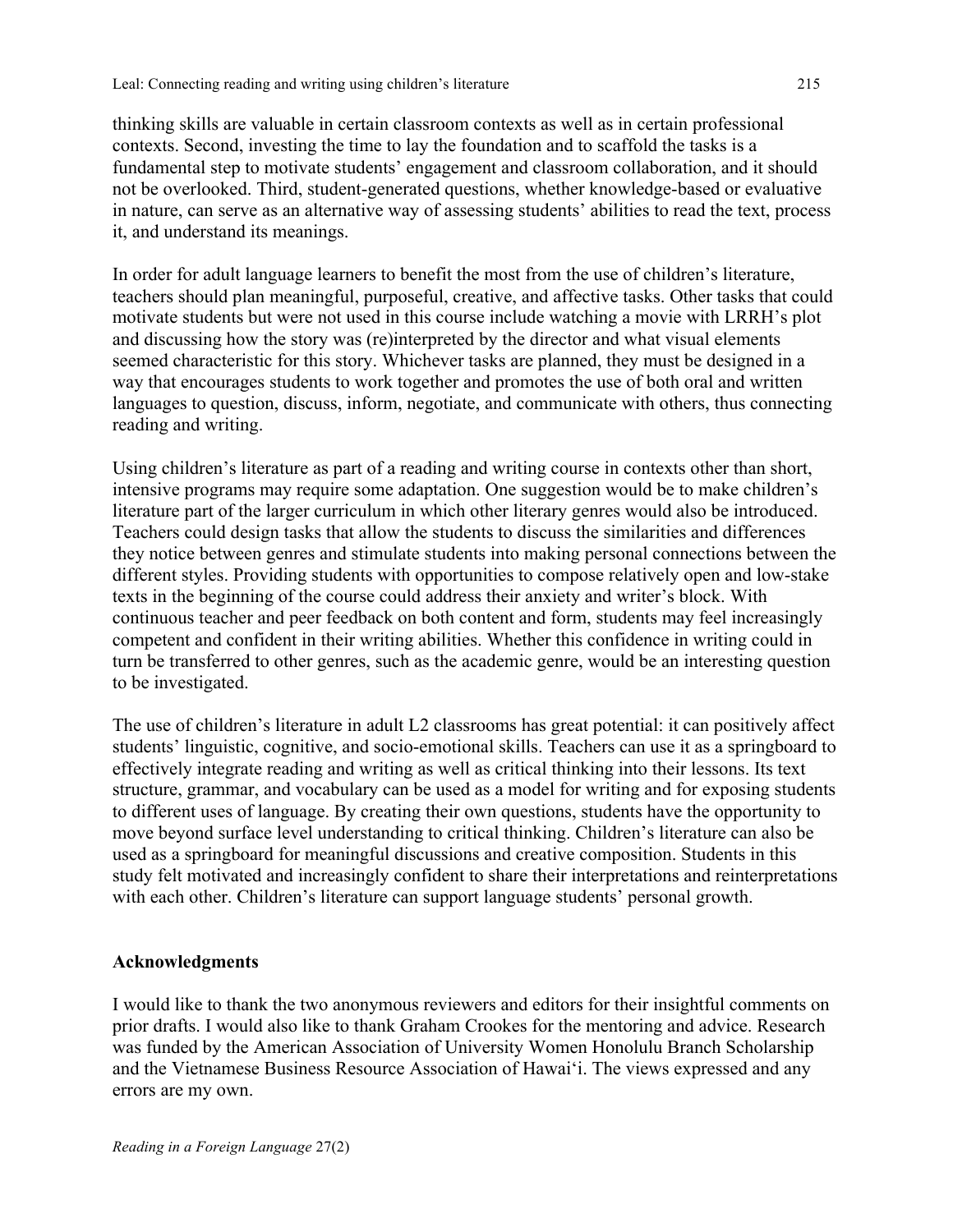# **Notes**

1. Names of people and places have been changed.

# **References**

- Belcher, D. D., & Hirvela, A. (Eds.). (2001). *Linking literacies: Perspectives on L2 readingwriting connections*. Ann Arbor, MI: University of Michigan Press.
- Chen, Y. M. (2006). Using children's literature for reading and writing stories. *Asian EFL Journal*, 8, 210**–**232.
- Çirakli, M.Z., & Kiliçkaya, F. (2011). Literature courses in EFL curriculum: Pre-service language teachers' perceptions. *Pegem Egitim ve Ögretim Dergisi*, *1*(3), 11**–**15. doi:10.14527/c4s3
- Crookes, G., & Schmidt, R. W. (1991). Motivation: Reopening the research agenda. *Language Learning*, *41*, 469**–**512. doi:10.1111/j.1467-1770.1991.tb00690.x
- Davidheiser, J. C. (2007). Fairy tales and foreign languages: Ever the twain shall meet. *Foreign Language Annals*, *40*, 215**–**225. doi:10.1111/j.1944-9720.2007.tb03198.x
- Donato, R., & Brooks, F. B. (2004). Literary discussions and advanced speaking functions: Researching the (dis)connection. *Foreign Language Annals*, *37*, 183**–**199. doi:10.1111/j.1944-9720.2004.tb02192.x
- Donceva, M., & Daskalovska, N. (2014). The role of literature in learning English and its effects on learners' linguistic competence. *Yearbook of the Faculty of Philology 2014, Goce Delcev University*, *5*, 214**–**225.
- Fernandez, A. (2011). Light up your classes with a little bit of lit. *APAC Magazine*, *73*. Retrieved from http://www.apac.es/publications/documents/Light%20up.doc
- Gajdusek, L., & vanDommelen, D. (1993). Literature and critical thinking in the composition classroom. In J. Carson & I. Leki (Eds.), *Reading in the composition classroom: Second language perspectives* (pp. 197**–**218). Boston, MA: Heinle & Heinle.
- Gower, R. (1986). Can stylistic analysis help the EFL learner to read literature? *ELT Journal 40*, 125–130. doi:10.1093/elt/40.2.125
- Gümüşok, F. (2013). A quest for literature in ELT coursebooks. *Tarih Kültür ve Sanat Araştırmaları Dergisi*, *2*, 114–133. doi:10.7596/taksad.v2i2.241
- Hirvela, A. (2004). *Connecting reading and writing in second language writing instruction.* Ann Arbor, MI: University of Michigan Press.
- Ho, L. (2000). Children's literature in adult education. *Children's Literature in Education*, *31*, 259**–**271. doi:10.1023/a:1026431003032
- Khatib, M., Rezaei, S., & Derakhshan, A. (2011). Literature in EFL/ESL classroom. *English Language Teaching*, *4*, 201. doi:10.5539/elt.v4n1p201
- Knowles, M., & Malmkjaer, K. (2002). *Language and control in children's literature*. New York, NY: Routledge.
- Krashen, S. (1982). *Principles and practice in second language acquisition*. Oxford, England: Pergamon Press.
- Krashen, S. (1984). *Writing: Research, theory, and application.* New York, NY: Pergamon Press.
- Krashen, S. (1994). The input hypothesis and its rivals. In N. Ellis (Ed.), *Implicit and explicit learning of languages* (pp. 45**–**77). London, England: Academic Press.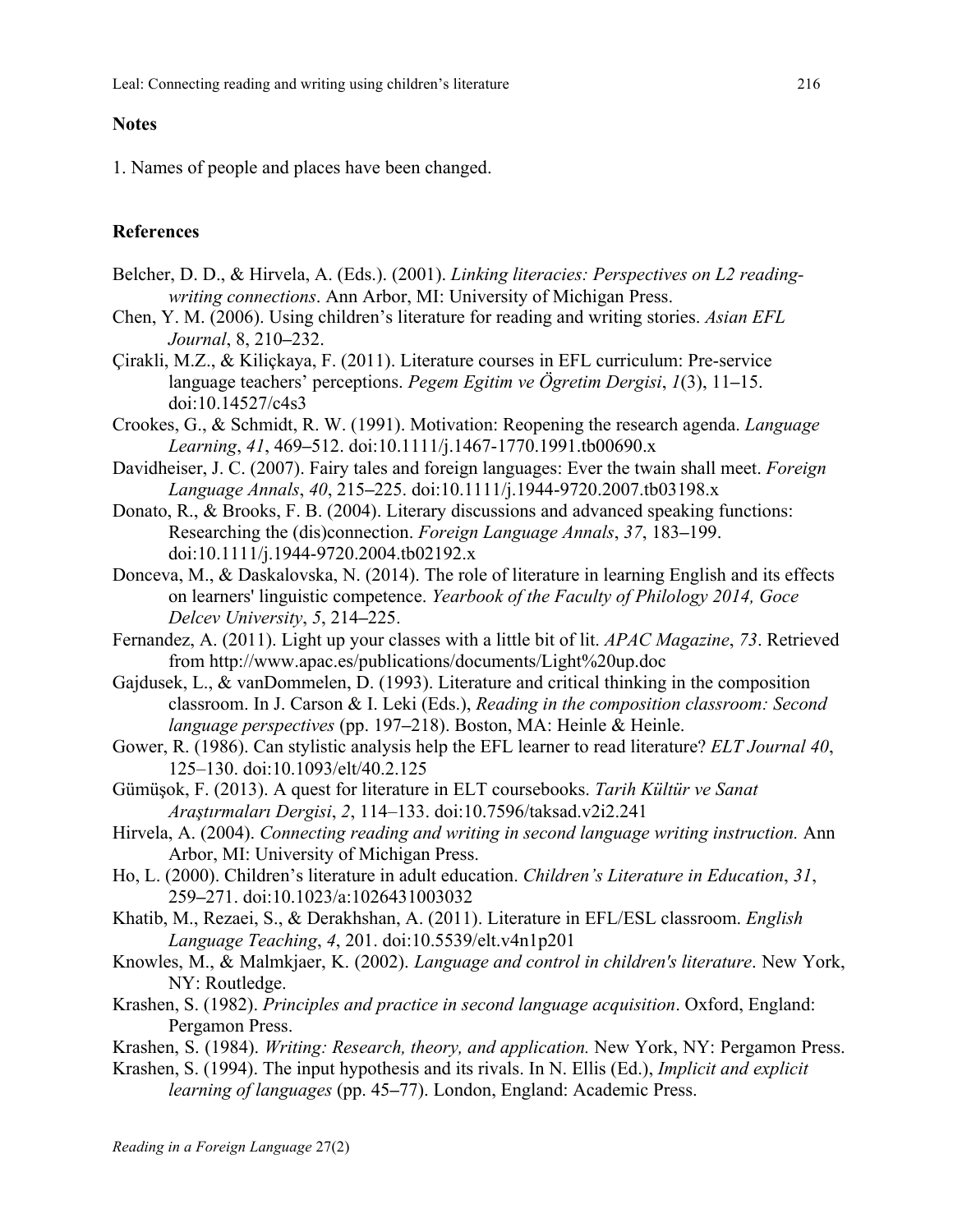- Mantero, M. (2006). Applied literacy in second language education: (Re) framing discourse in literature‐based classrooms. *Foreign Language Annals*, *39*, 99**–**114. doi:10.1111/j.1944- 9720.2006.tb02252.x
- Mourão, S. (2009). Using stories in the primary classroom. In L. Denhamand & N. Figueras (Eds.), *BritLit: Using literature in EFL classrooms* (pp. 19**–**33). Barcelona, Spain: The British Council.
- Nance, K. A. (2002). "Authentic and surprising news of themselves:" Engaging students' preexisting competencies in the introductory literature course. *ADFL Bulletin*, *34*, 30**–**34. http://dx.doi.org/10.1632/adfl.34.1.30
- Nassaji, H., & Wells, G. (2000). What's the use of "triadic dialogue"? An investigation of teacher-student interaction. *Applied Linguistics*, *21*, 376–406. doi:10.1093/applin/21.3.376
- Paran, A. (2008). The role of literature in instructed foreign language learning and teaching: An evidence-based survey. *Language Teaching*, *41*, 465**–**496. doi:10.1017/S026144480800520X
- Sage, H. (1987). *Incorporating literature in ESL instruction. Language in education: Theory and practice.* Englewood Cliffs, NJ: Prentice-Hall.
- Sivasubramaniam, S. (2006). Promoting the prevalence of literature in the practice of foreign and second language education: Issues and insights. *Asian EFL Journal*, *8*, 254**–**273.
- Smallwood, B. A. (1992). *Children's literature for adult ESL literacy*. ERIC Clearinghouse.
- Swain, M. (1985). Communicative competence: Some roles of comprehensible input and comprehensible output in its development. In S. Gass & C. Madden (Eds.), *Input in second language acquisition* (pp. 235**–**253). Rowley, MA: Newbury House.
- Thoms, J. (2011). Researching the (dis)connection between literary discussions and speaking functions: A replication with intermediate learners. In A. Cortazar & R. Orozco (Eds.), *Lenguaje, arte, y revoluciones ayer y hoy [Language, art, and revolutions past and present]: New approaches to Hispanic linguistic, literary, and cultural studies* (pp. 315– 345). Newcastle, England: Cambridge Scholars Publishing.
- Türker, F. (1991). Using literature in language teaching. *Hacettepe Üniversitesi Eğitim Fakültesi Dergisi*, *6*, 205**–**299.
- Van, T.T.M. (2009). The relevance of literary analysis to teaching literature in the EFL classroom. *English Teaching Forum*, *3*, 2**–**9.
- Vandrick, S. (1996). Teaching critical thinking and reading for peace education. *College ESL, 6*(2), 27–36.
- Vandrick, S. (2003). Literature in the teaching of second language composition. In B. Kroll (Ed.), *Exploring the dynamics of second language writing (pp. 263–283). Cambridge, England:* Cambridge University Press. doi:10.1017/cbo9781139524810.017
- Walther, I. (2007). Ecological perspectives on language and literacy: Implications for foreign language instruction at the collegiate level. *ADFL Bulletin*, *38*, 6–14. doi:10.1632/adfl.38.3.6
- Weber-Féve, S. (2009). Integrating language and literature: Teaching textual analysis with input and output activities and an input-to-output approach. *Foreign Language Annals*, *42*, 453**–**467. doi:10.1111/j.1944-9720.2009.01035.x
- Yilmaz, C. (2012). Introducing literature to an EFL classroom: Teacher's instructional methods and students' attitudes toward the study of literature. *English Language Teaching*, *5*, 86**–** 99. doi:10.5539/elt.v5n1p86